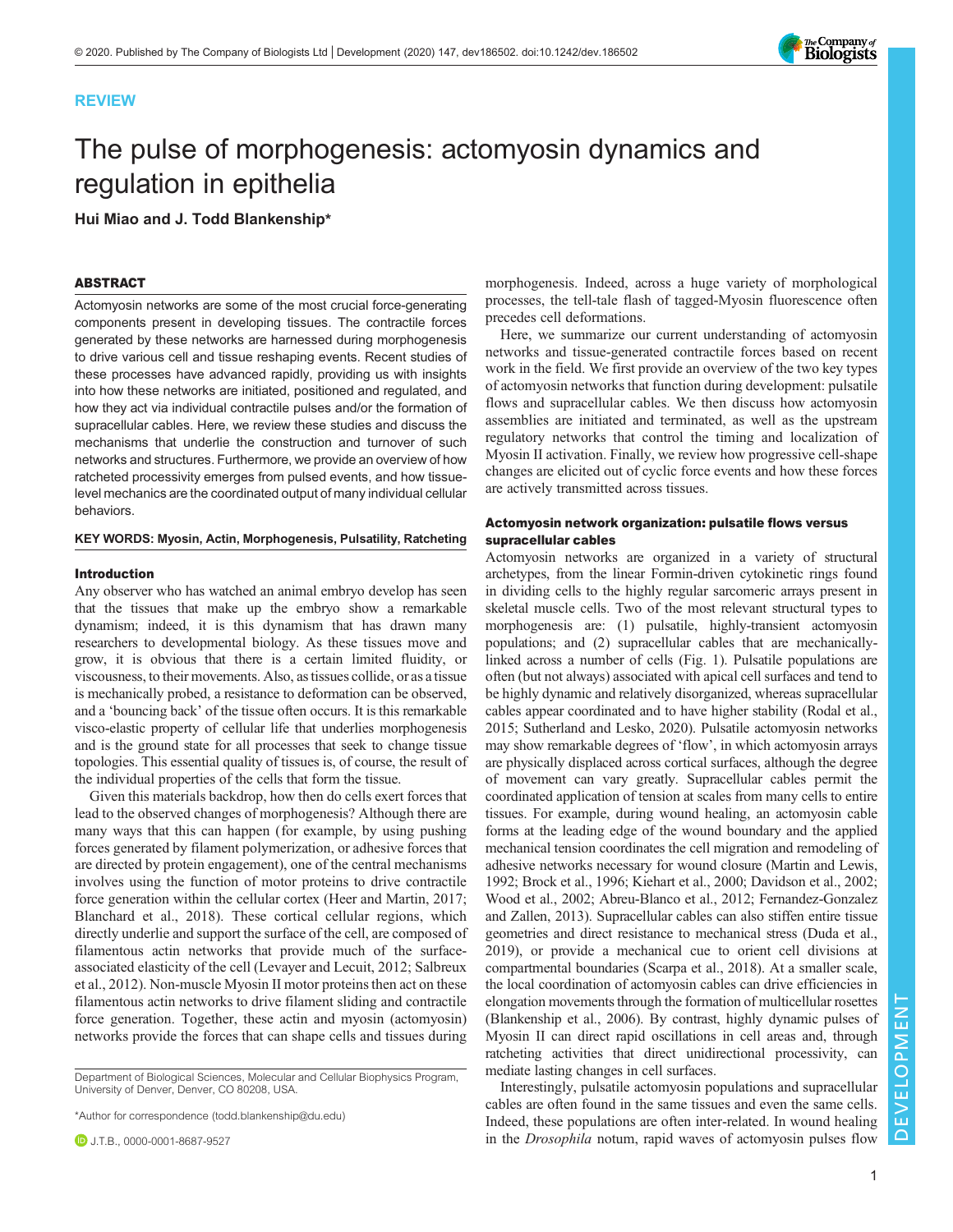<span id="page-1-0"></span>

Fig. 1. Pulsatile actomyosin network and supracellular actomyosin cables during morphogenesis. (A) During Drosophila gastrulation, intercalary processes use radial pulses from medial Myosin II networks as well as actomyosin cables that form on interfaces oriented along the dorsal-ventral axis to direct interface contraction. Polarized actomyosin cables also regulate the direction of oriented cell divisions. (B) During Drosophila dorsal closure, actomyosin cables at the leading edge of lateral epidermal cells coordinate the ratcheted dorsal advancement of the epithelium over pulsed contractions of the amnioserosal cells. (C) During Drosophila ventral furrow formation (mesoderm ingression), pulsatile apical-medial actomyosin networks direct the constriction of the apical cell surface. (D) During asymmetric cell division in the early C. elegans embryo, pulsatile myosin flows direct cytoplasmic flows and anterior-posterior polarity. (E) In models of wound healing, pulsed myosin flows contribute to the building of a supracellular actomyosin cable around the wound to promote wound closure. (F) In Xenopus, an apical-medial actomyosin network in bottle cells (BC) directs apical constriction and the invagination of the mesoderm. Black arrows indicate the movement of cells/tissues/actomyosin flows.

towards the wound margin immediately after wounding and locally drive the apical constriction of cells [\(Antunes et al., 2013](#page-8-0)). These waves then appear to coalesce at the margin to form the coordinating actomyosin cable. Similarly, actomyosin pulses have been observed to flow from apical cell surfaces to E-cadherin-containing cell junctions during cell intercalation to form junctional cable-like arrays [\(Rauzi et al., 2010\)](#page-9-0), although recent evidence has also implicated dedicated Myosin-activating signaling pathways [\(De Las Bayonas et al., 2019\)](#page-8-0). Non-pulsatile flows can also contribute to the formation of an embryo-encompassing actomyosin subcellular ring during zebrafish epiboly ([Behrndt et al., 2012\)](#page-8-0). Interestingly, supracellular behaviors can also emerge out of seemingly pulsatile networks if there are high enough levels of connectivity ([Yevick et al., 2019](#page-10-0)). In the following sections, we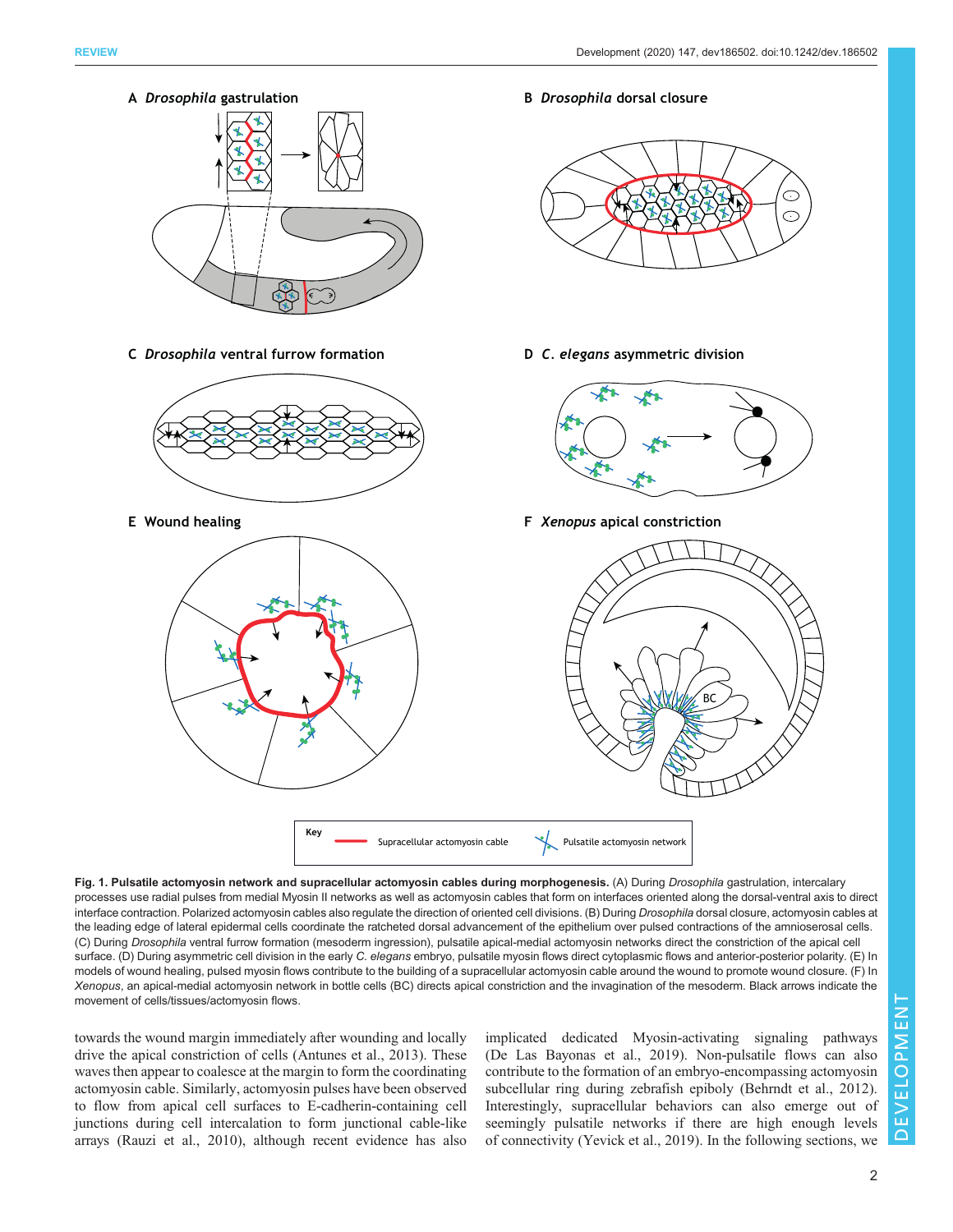discuss recent advances in understanding the mechanisms that initiate and terminate changes in actomyosin behaviors as well as those that mechanically link force generation to produce enduring changes in cell shapes.

#### Actomyosin flows and the role of pulsatility

A key aspect of actomyosin function during development is that it is transient and often occurs in pulses that act over a time scale of several minutes ([Munro et al., 2004; Martin et al., 2009;](#page-9-0) [Solon et al.,](#page-10-0) [2009](#page-10-0); [Rauzi et al., 2010;](#page-9-0) [Blanchard et al., 2010; David et al., 2010](#page-8-0); [Fernandez-Gonzalez and Zallen, 2011;](#page-8-0) [Sawyer et al., 2011](#page-9-0); [Xie and](#page-10-0) [Martin, 2015;](#page-10-0) [Miao et al., 2019\)](#page-9-0). Actomyosin flows result from imbalances in either myosin activation or how the actomyosin network is anchored to the cell cortex or sites of cell-cell/cellextracellular matrix adhesion. Actomyosin flows were first observed in Caenorhabditis elegans embryos at the one-cell stage, when cortical flows were shown to generate early embryo asymmetries that are essential for controlling the localization of partitioning defective (PAR) proteins that direct asymmetric cell fates [\(Munro](#page-9-0) [et al., 2004\)](#page-9-0). Pulsed actomyosin contractions were then observed to drive the apical constriction events that underlie mesoderm invagination [\(Martin et al., 2009](#page-9-0)) as well as cell intercalation and dorsal closure in Drosophila [\(Solon et al., 2009](#page-10-0); [Rauzi et al., 2010](#page-9-0); [Blanchard et al., 2010](#page-8-0); [David et al., 2010; Fernandez-Gonzalez and](#page-8-0) [Zallen, 2011](#page-8-0); [Sawyer et al., 2011\)](#page-9-0). Although these pulses often drive oscillations in apical cell areas, they can also occur in basal cell regions (e.g. during tissue elongation in the fly ovary; [He et al.,](#page-8-0) [2010](#page-8-0)), and can direct the coordinated invagination of large numbers of cells (e.g. during mesoderm invagination and dorsal closure; [Martin et al., 2009;](#page-9-0) [Solon et al., 2009](#page-10-0); [Blanchard et al., 2010; David](#page-8-0) [et al., 2010](#page-8-0)) or the ingression of single cells (e.g. endodermal precursor cell internalization in C. elegans and neuroblast ingression in Drosophila; [Roh-Johnson et al., 2012](#page-9-0); [Simões et al.,](#page-10-0) [2017](#page-10-0); [An et al., 2017\)](#page-8-0). Actomyosin pulsing also directs compaction of the early mouse embryo [\(Maître et al., 2015\)](#page-9-0) as well as convergent extension movements in Xenopus ([Kim and Davidson,](#page-9-0) [2011](#page-9-0)) and epithelial cell extrusion in Drosophila ([Michel and](#page-9-0) [Dahmann, 2020\)](#page-9-0). In addition, although often thought of as driving the contraction of cell surfaces, depending on how cell geometries are arranged, actomyosin pulses can lead to the lengthening of associated cell interfaces [\(Collinet et al., 2015](#page-8-0); [Yu and Fernandez-](#page-10-0)[Gonzalez, 2016\)](#page-10-0) as well as the ratcheted sliding of tricellular vertices ([Vanderleest et al., 2018](#page-10-0)).

But why is there this commonality in pulsing in so many different systems? In part, this is likely because of the common biochemical elements that regulate, and potentially feedback on, actomyosin function (as discussed in the sections below). The 'deeper' question of what this pulsing achieves for developing cells and tissues is also now beginning to emerge. The answer may lay in part in the amount of contraction disordered actomyosin networks can achieve as well as the timescales of the various processes that are coordinated with mechanical deformations to drive lasting cell-shape changes (see 'Ratcheting mechanisms that drive progressive changes in cell shapes' section). It has been shown that the endocytic processes responsible for remodeling cell surface adhesion networks coordinate with actomyosin-driven contractions and typically occur on a minutes time scale ([Rappoport and Simon, 2003](#page-9-0); [Ehrlich et al., 2004](#page-8-0); [Loerke et al., 2009; Levayer et al., 2011; Jewett](#page-9-0) [et al., 2017](#page-9-0); [Miao et al., 2019\)](#page-9-0). In addition, filamentous actin remodeling often needs time to occur to decrease the elastic response present in the cell cortex ([Clément et al., 2017\)](#page-8-0). Interestingly, recent work using an optogenetic system in cultured

Caco-2 epithelial cells to artificially regulate myosin II pulse lengths demonstrated a saturation in the amount of irreversible contraction a single pulse can achieve [\(Cavanaugh et al., 2020\)](#page-8-0). Pulses that varied from 10 min to 40 min produced a similar ∼20% irreversible reduction in interface length after pulse termination. This same study also implicated endocytic and filamentous actin mechanisms in providing the ratchet-like activity that shortens individual cell interfaces and suggested that a distinct central region of cellular interfaces is the primary region capable of directing ratcheting. The observed saturation of contractile lengths poses an important possible explanation for why discretizing contractions into pulsed regimes is an effective cellular approach. Finally, pulsing may permit an essential absence of synchronicity between individual cell contractions. This may allow the staggered deformation of cells within a larger tissue context to keep strain rates at a level that maintain tissue and cytoskeletal integrity. Indeed, in circumstances where pulsatility, but not contractility, is compromised, tears and separations in cytoskeletal networks and their connections to adhesive nodes are observed ([Jodoin et al., 2015](#page-9-0); [Mason et al.,](#page-9-0) [2016\)](#page-9-0). Thus, pulsatility appears crucial over a variety of different scales, from permitting cortical and endocytic-dependent remodeling to preventing excess tissue strain rates.

#### The control of Myosin II activity

The myosin superfamily is composed of distinct classes of proteins, each containing head domains, which can interact with actin and hydrolyze ATP, and a diverse tail domain. The conventional twoheaded myosins, myosin II class members, consist of a pair of heavy chains, a pair of light chains (ELCs) and a pair of regulatory light chains (RLCs) ([Hartman and Spudich, 2012\)](#page-8-0). Myosin II network assembly, activity and function are regulated by phosphorylation and dephosphorylation ([Fig. 2](#page-3-0)). Electron microscopy has shown that the two heads of dephosphorylated Myosin interact with each other, which blocks actin binding and ATPase activity [\(Wendt et al.,](#page-10-0) [2001;](#page-10-0) [Jung et al., 2008](#page-9-0)). Additional electrostatic interactions between a blocked head and the first section of the tail may also contribute to the stability of inactivated Myosin; this concept is supported by biochemical data and crystal structure analysis of a portion of the Myosin tail [\(Woodhead et al., 2005](#page-10-0); [Blankenfeldt](#page-8-0) [et al., 2006](#page-8-0)). The inhibitory interactions between head domains are then disrupted when Myosin is activated [\(Jung et al., 2008\)](#page-9-0).

Myosin activation is primarily regulated by phosphorylation of the RLCs [\(Bresnick, 1999;](#page-8-0) [Heissler and Manstein, 2013](#page-9-0)). At the amino acid level, highly conserved residues (serine-19 and threonine-18 in mammals, serine-21 and threonine-20 in *Drosophila*) act as the primary and secondary phosphorylation sites, respectively. In vitro experiments suggest that phosphorylation at these sites induces conformational changes in the head and tail domains, allowing Myosin to unfold and form bipolar filaments, bind filamentous actin and promote actin-activated ATPase activity ([Scholey et al., 1980](#page-10-0); [Craig et al., 1983](#page-8-0)). The kinases primarily responsible for RLC phosphorylation, and consequently myosin II activation, are rhoassociated coiled coil-containing kinase (ROCK) and myosin light chain kinase (MLCK; also known as Mylk) [\(Ikebe and Hartshorne,](#page-9-0) [1985;](#page-9-0) [Amano et al., 1996](#page-8-0); [Totsukawa et al., 2000](#page-10-0)). ROCK activates myosin II through phosphorylation, but can also phosphorylate the myosin binding subunit (MBS) of myosin phosphatase to render it inactive [\(Kimura et al., 1996](#page-9-0); [Hartshorne et al., 1998\)](#page-8-0). Other kinases have also been found to possess similar activating abilities, such as myotonic dystrophy related Cdc42-binding kinase (MRCK; also known as CDC42BPA) and citron kinase (CIT; [Tan et al., 2008](#page-10-0); [Yamashiro et al., 2003\)](#page-10-0). MRCK can preferentially phosphorylate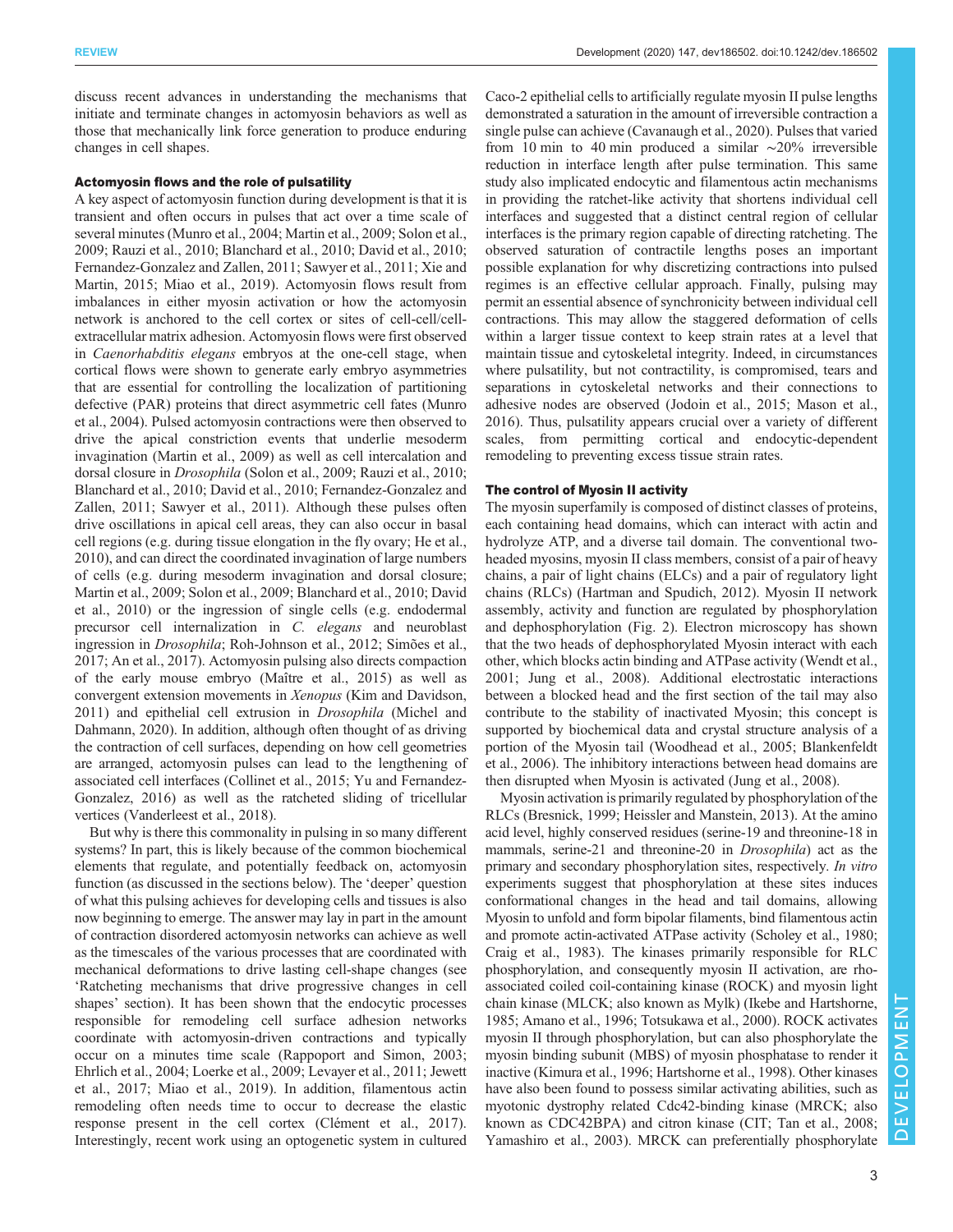<span id="page-3-0"></span>

Fig. 2. Non-muscle Myosin II structure and activation. Myosin II can be phosphorylated by a number of different kinases (ROCK, MRCK, MLCK and Citron kinase). This phosphorylation causes Myosin II activation and unfolding and its assembly into bipolar filaments. Phosphorylated Myosin II is inactivated by Myosin phosphatase.

myosin RLC at serine 19 and acts during cell protrusion and neurite outgrowth [\(Tan et al., 2008;](#page-10-0) [Chen et al., 1999](#page-8-0)). Citron kinase, like ROCK, is an effector of activated Rho and can regulate myosin II activation through phosphorylation of both serine-19 and threonine-18, and is required for cytokinetic ring function [\(Di Cunto et al.,](#page-8-0) [1998;](#page-8-0) [Yamashiro et al., 2003\)](#page-10-0). However, in vitro experiments suggest that, unlike ROCK, MBS cannot be phosphorylated by citron kinase ([Yamashiro et al., 2003\)](#page-10-0).

Myosin phosphatases are equally important in the regulation of Myosin II activity. For example, basal Myosin II recruitment and area oscillations in basal cellular regions are increased by loss of function of the myosin light chain phosphatase subunit gene flapwing during egg formation in the Drosophila ovary ([Valencia-](#page-10-0)[Expósito et al., 2016\)](#page-10-0). Myosin phosphatase (MBS/Mypt-75D) function is also required for pulsing during cell intercalation and apical construction during Drosophila gastrulation [\(Vasquez et al.,](#page-10-0) [2014](#page-10-0); [Munjal et al., 2015\)](#page-9-0). Thus, Myosin II activity is most proximally controlled by the kinases and phosphatases that regulate RLC phosphorylation states.

#### Upstream activation of Myosin II networks

As discussed above, Myosin II is activated through phosphorylation by the conserved action of kinases in a diverse array of morphogenetic processes, such as apical constriction, cell intercalation and cytokinesis. But how is this activation matched to the particular process that Myosin II function is used in? Below, we discuss three different signaling pathways underlying the regulation of Myosin II pulsatility, flow and activation (Fig. 3).

Much recent work has focused on G protein-coupled receptors (GPCRs) and their downstream heterotrimeric G proteins. In the Drosophila embryo, the GPCRs Smog and Mist can be bound by the secreted ligand Fog [\(Manning et al., 2013; Kerridge et al.,](#page-9-0) [2016](#page-9-0)). Upon binding, the guanine nucleotide exchange activity of these receptors catalyzes and separates heterotrimeric G proteins. After  $Ga_{12/13}$  [Concertina (Cta) in *Drosophila*] dissociates from the Gβ13F/Gγ1 subunits, the active  $Ga_{12/13}$ -GTP binds to RhoGEF2, which promotes GTP exchange on the small GTPase Rho1 and in turn activates Rho Kinase and Myosin II at the apical surface

[\(Kerridge et al., 2016](#page-9-0)). The transmembrane protein T48 also contributes to apical constriction and RhoGEF2 activation in a Fogindependent manner [\(Kölsch et al., 2007](#page-9-0)). Interestingly, the heterotrimeric Gβ13F/Gγ1 subunits act in a separate pathway in which they can bind to and activate a different RhoGEF, p114RhoGEF/Cysts. The activation of p114RhoGEF/Cysts turns on junctional, but not apical-medial, Rho1/ROCK/Myosin II signaling in the ectoderm ([De Las Bayonas et al., 2019\)](#page-8-0).



Fig. 3. Signaling pathways leading to Myosin II activation. Myosin II can be activated by the ROCK, MRCK, Citron kinase and MLCK kinases and is inactivated by Myosin phosphatase. The activation of ROCK is controlled by GPCRs and their downstream G proteins, as well as apical polarity proteins Crumbs (Crb) and Bazooka (Baz), and microtubule networks (MTs). In Drosophila, the ligand Fog binds to GPCRs to activate heterotrimeric G proteins, which in turn bind to different RhoGEFs to activate the Rho1/ROCK/ Myosin signaling pathway.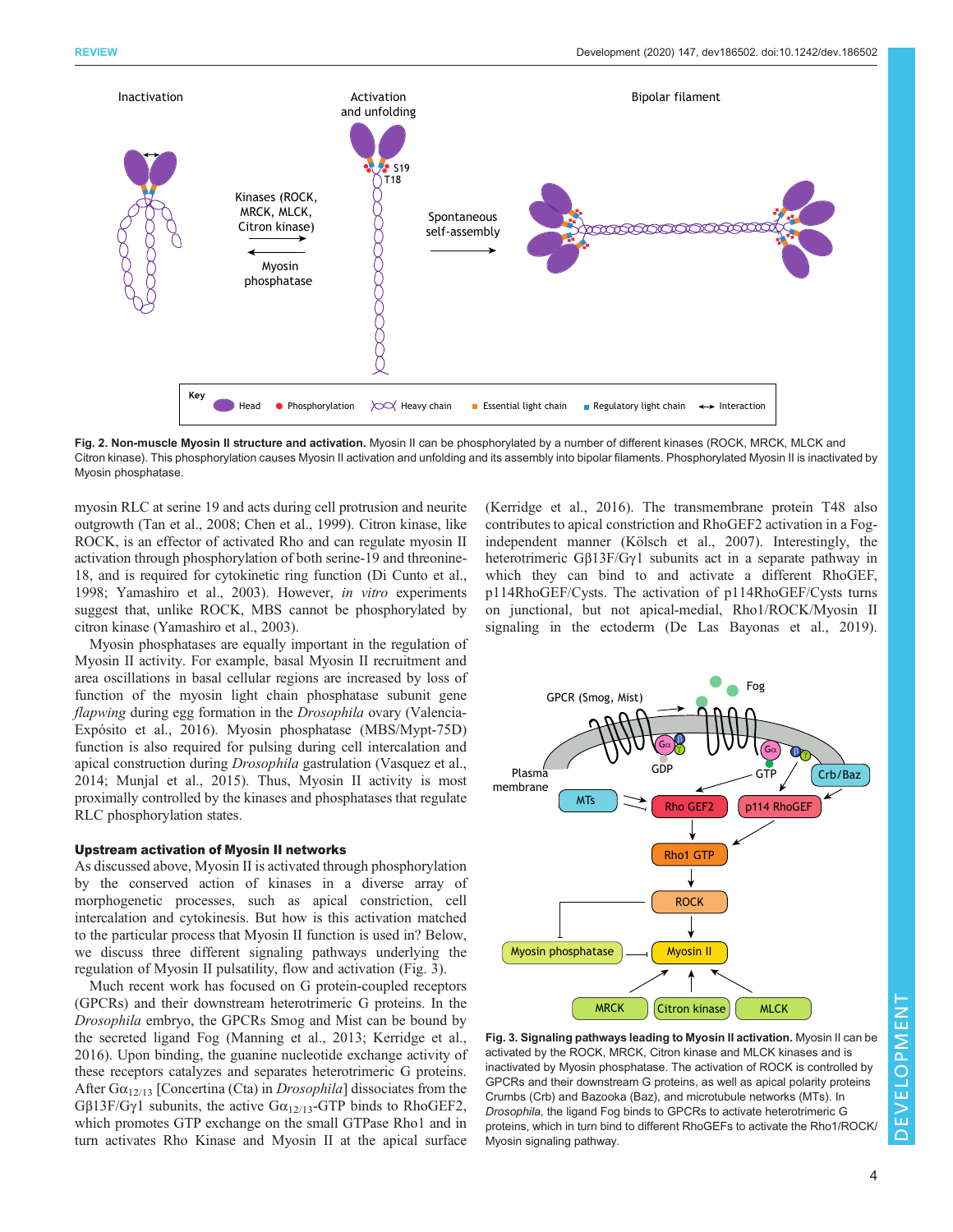p114RhoGEF/Cysts also represents an intriguing potential convergence point between GPCR signaling and apical identity proteins; it physically interacts with Crumbs and Bazooka, which are key apical polarity proteins, and disrupted Crumbs function phenocopies the Myosin II junctional depletion observed after p114RhoGEF/Cysts disruption in later stage embryos ([Silver et al.,](#page-10-0) [2019](#page-10-0)). This suggests that apical positioning cues and GPCR-based activation may cooperate to localize actomyosin function in the developing epithelium. In addition, the above evidence indicates a multi-pronged effect of GPCR-based signaling pathways on Myosin II activities and the cell-shape changes that underlie gastrulation movements.

The main factors that regulate these GPCR signaling pathways and the levels of activated Myosin are ligand availability and endocytic-based control of GPCR function. During Drosophila gastrulation, high levels of apical-medial Myosin II activation in the invaginating mesoderm are a result of high levels of Fog expression in this tissue, whereas the low apical Myosin II activation typical of ectodermal cells corresponds to low Fog expression in the ectoderm. This potentially indicates that ligand availability controls the level of GPCR signaling and, therefore, Myosin concentration ([Kerridge](#page-9-0) [et al., 2016](#page-9-0)). Indeed, increasing Fog expression increases medial Myosin levels and can induce apical flattening in the ectoderm [\(Morize et al., 1998](#page-9-0); [Dawes-Hoang et al., 2005\)](#page-8-0). Interestingly, overexpression of Fog induces the partitioning of Smog GPCRs into tubular plasma membrane clusters, potentially indicative of GPCR-Rho1 signaling hubs ([Jha et al., 2018](#page-9-0)). Clathrin-mediated endocytosis, mediated by G protein-coupled receptor (GRKs) and β-arrestin function, results in the removal of activated GPCRs from the surface as well as reducing the availability of receptors for ligand activation [\(Jha et al., 2018](#page-9-0)).

In a second pathway, ion-dependent signaling is coupled to Myosin II contractility. This is observed, for example, during zebrafish primordial germ cell migration. In this context, calcium levels have been observed to locally rise at sites where cell protrusions form, and an artificial reduction in  $Ca^{2+}$  levels causes aberrant cell mobility and migration, processes in which Myosin II-mediated force generation is required [\(Blaser et al.,](#page-8-0) [2006](#page-8-0)). But how does calcium affect Myosin II? In vitro work has indicated that RLC is not phosphorylated and cannot bind to actin in the absence of calcium ([Scholey et al., 1980](#page-10-0)). Moreover, in scratchwounded cell culture chambers, inhibition of calcium fluxes with BAPTA leads to failure of RLC phosphorylation and Myosin II recruitment, indicating that calcium might be a primary determinant of phosphorylation [\(Betapudi et al., 2010\)](#page-8-0). However, negative feedback pathways have also been shown to depend on calcium levels. The activation by MLCK phosphorylation of Myosin is inhibited by increased calcium levels ([Stull et al., 1990\)](#page-10-0). Furthermore, a continuous increase in inhibitory MLCK phosphorylation leads to decreased MLCK kinase activity and force generation, which provides negative feedback to control the amplitude of contractile forces [\(Tansey et al., 1994\)](#page-10-0).

Finally, Myosin II contractility is regulated by factors that provide apical-basal spatial information in epithelial cells. Both microtubule networks and cell polarity proteins are important regulators of actomyosin localization and function. There are several potential mechanisms through which microtubules can impact actomyosin function. One such mechanism involves microtubule depolymerization, which is thought to promote actomyosin-based contractility in various systems. For example, actomyosin-based cortical flows in Xenopus oocytes were observed to speed up when microtubules are depolymerized with nocodazole [\(Canman and](#page-8-0)

[Bement, 1997\)](#page-8-0). More specifically, RhoGEF2 has been found to bind microtubule 'comets' at the plus end in an EB1-dependent manner in Drosophila S2 cells and embryos [\(Rogers et al., 2004;](#page-9-0) [De](#page-8-0) [Las Bayonas et al., 2019\)](#page-8-0). When constitutively active  $G\alpha_{12/13}/C$ ta is expressed in the fly germband epithelium, RhoGEF2 accumulates at high levels in medial pools and is depleted from  $EB1<sup>+</sup>$  comets. In addition, microtubule depolymerization leads to an apical, but not junctional, increase in Myosin II, suggesting that microtubule ends act to sequester RhoGEF2 from medial/apical surfaces [\(De Las](#page-8-0) [Bayonas et al., 2019](#page-8-0)). However, microtubules can also positively regulate Myosin II recruitment and actomyosin contractility via direct physical interactions and transport. In the early *Drosophila* syncytium, actomyosin networks colocalize with microtubules, and inhibiting microtubule function in this context leads to a loss of cortical actomyosin function [\(Foe et al., 2000](#page-8-0)). In addition, dual color imaging in laser-wounded Xenopus oocytes confirms that there is colocalization and cotransport between actomyosin networks and microtubules at the wound border [\(Mandato and](#page-9-0) [Bement, 2003\)](#page-9-0). Perturbing microtubules causes a failure to properly recruit Myosin II and the Arp2/3 complex at the wound border. Intriguingly, after wounding, actomyosin flows also drive the recruitment of microtubules near the wound, demonstrating a codependency between the cytoskeletal networks.

As mentioned briefly above, apical polarity proteins such as the Par and Crumbs complexes also provide important spatiotemporal information that guides actomyosin assembly and function, although the effects of disrupting these complexes vary greatly. For example, Baz/Par-6/aPKC complex function is essential for the anchorage and accumulation of apical myosin during Drosophila oogenesis [\(Wang and Riechmann, 2007](#page-10-0)), whereas Par-3 (Bazooka in Drosophila) acts antagonistically during germband extension to constrain Myosin II function to anterior-posterior (AP), and not dorsal-ventral (DV), interfaces [\(Simões et al., 2010\)](#page-10-0). Interestingly, different PAR complex components have been implicated in distinct roles in regulating contractile pulse properties during the apical constriction of amnioserosa cells: Par-3 acts to elongate the period of contractile steps, whereas Par-6 and aPKC promote the rest duration between pulses [\(David et al., 2010\)](#page-8-0). Similarly, the Crumbs complex can both promote and inhibit actomyosin function in different tissue contexts. During the formation of the Drosophila salivary gland, Crumbs and aPKC coordinately control formation of a supracellular actomyosin cable by limiting Rok recruitment to regions of low Crumbs activity [\(Röper, 2012](#page-9-0)). Negative regulation of actomyosin networks by Crumbs has also been observed during dorsal closure ([Flores-Benitez and Knust, 2015\)](#page-8-0). However, as discussed previously, Crumbs and Par-3/Bazooka can interact with p114RhoGEF/Cysts, a Drosophila RhoGEF, to promote junctional myosin accumulation through Rho1 [\(Silver et al., 2019](#page-10-0)). Thus, the proteins that provide an internal cellular compass that enables epithelia to maintain distinct apical and basolateral identities are also used to direct the asymmetric accumulation of contractile actomyosin networks.

Taken together, it is not surprising that, given the variety of tissue processes Myosin II is necessary for, there are a large number of regulatory mechanisms by which Myosin II activity is controlled.

### Actomyosin pulsatility: from initiation to cycling

As we have highlighted above, actomyosin activity is regulated by Rho1/RhoA activity. But how do pulsatile regimes emerge? It is interesting to note that pulsing has many characteristics of a stochastic process, and lacks tightly-controlled periodicities in many systems ([Rauzi et al., 2010](#page-9-0); [Sokolow et al., 2012](#page-10-0); [Xie and](#page-10-0)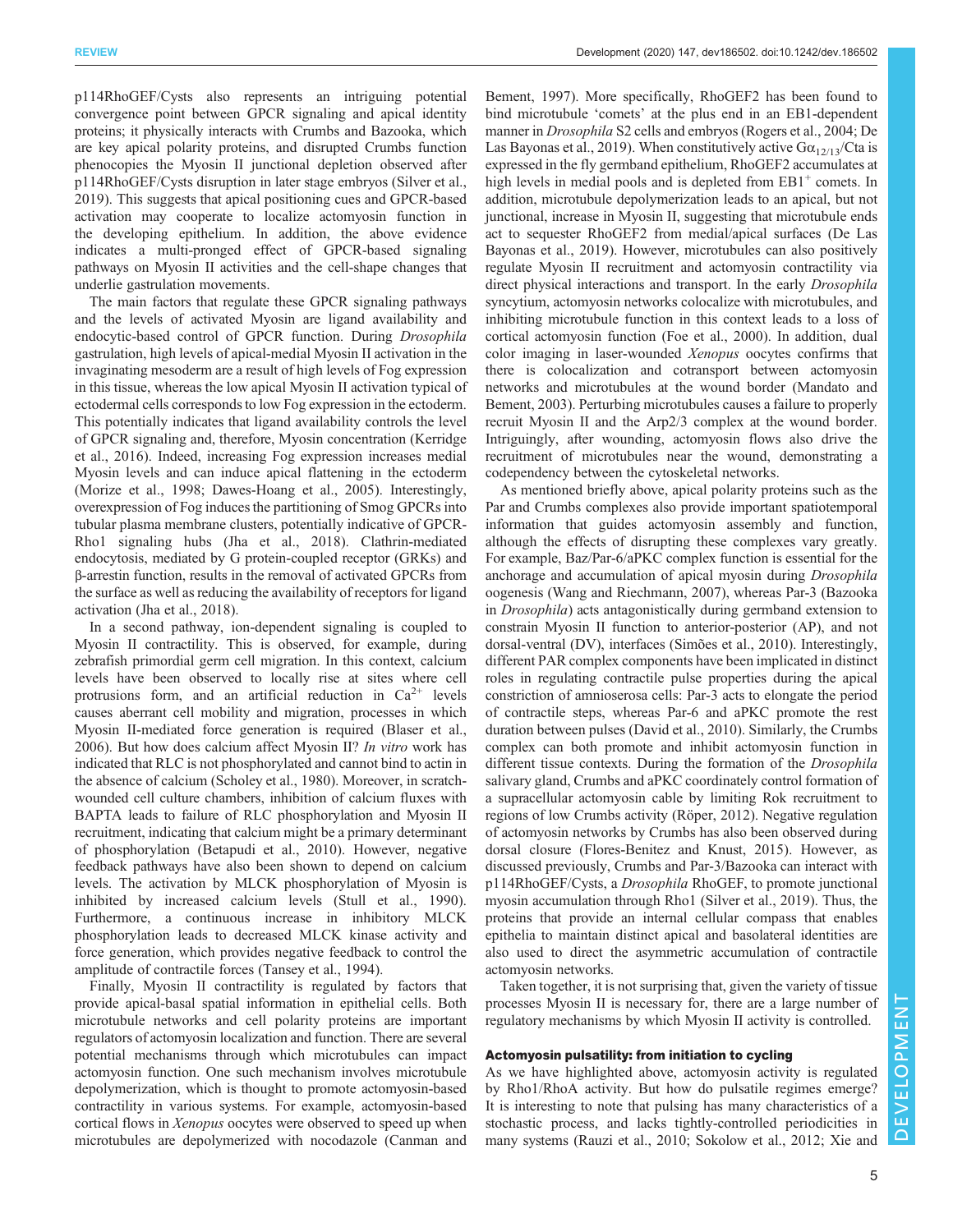[Martin, 2015;](#page-10-0) [Miao et al., 2019\)](#page-9-0). Indeed, individual actomyosin pulses have highly variable amplitudes and periods. Recent work has indicated that pulsing requires a combination of positive and negative inputs on the activation signal (Rho1/RhoA), as well as Myosin dephosphorylation and the turnover of filamentous actin networks [\(Levayer and Lecuit, 2012](#page-9-0); [Coravos and Martin, 2016](#page-8-0); [Blanchard et al., 2018](#page-8-0)). The localization of Rho kinase shows pulse dynamics that are similar to those exhibited by Myosin II, and phosphomimetic Myosin II mutants fail to localize and pulse properly, suggesting that upstream cycles of activation/deactivation are essential for determining pulse dynamics, although spatiotemporal limitations of phosphomimetic approaches can complicate potential interpretations [\(Munjal et al., 2015;](#page-9-0) [Vasquez](#page-10-0) [et al., 2014](#page-10-0); [Kasza et al., 2014](#page-9-0)). Interestingly, medial and junctional Myosin II pools have been observed to have regulatory RhoGEFs that specialize in promoting their populations, with RhoGEF2 driving medial Rho activity and Myosin II accumulation, and p114RhoGEF/Cysts driving junctional Myosin II pools [\(Mason](#page-9-0) [et al., 2016](#page-9-0); [De Las Bayonas et al., 2019\)](#page-8-0). Other work has observed medial Myosin II flows that appear to precede and join with junctional or vertex Myosin populations ([Rauzi et al., 2010](#page-9-0); [Vanderleest et al., 2018\)](#page-10-0). Negative regulation of Rho1 activity by GTPase-activating proteins (GAPs) is also essential for both the proper localization and cycling of Rho ([Mason et al., 2016](#page-9-0); [Michaux et al., 2018\)](#page-9-0). For example, in the invaginating Drosophila mesoderm, the Rho GAP Cumberland-GAP (C-GAP) restricts RhoA pathway activity spatially to a central position in the apical cortex, and actomyosin pulsing is lost in the absence of C-GAP activity ([Mason et al., 2016\)](#page-9-0).

In addition to the above signaling components, it should be noted that the mechanical effect of contraction may, in turn, regulate pulsing. For example, contraction-based advection may lead to concentration of actomyosin filaments and their regulators, and the potential mechanosensitivity of Myosin II may favor greater activity under load-based conditions ([Fernandez-Gonzalez et al., 2009](#page-8-0); [Hundt et al., 2016](#page-9-0)), whereas dispersion and F-actin turnover may limit pulse length [\(Dierkes et al., 2014;](#page-8-0) [Munjal et al., 2015](#page-9-0)). F-actin turnover is also essential for maintaining the connection between contractile actomyosin networks and their anchorage to cell-cell E-cadherin adherens junctions ([Jodoin et al., 2015\)](#page-9-0). In addition, Myosin II phosphatase function is required for pulsing ([Munjal](#page-9-0) [et al., 2015;](#page-9-0) [Vasquez et al., 2014](#page-10-0)). It is interesting that plasma membrane-associated compartmental localization of Rab35 and its associated GEF Sbf appears to precede Myosin II accumulation by ∼60 s during both apical constriction and cell intercalation, suggesting that a higher-order coordination between actomyosin and trafficking networks may exist [\(Jewett et al., 2017](#page-9-0); [Miao et al.,](#page-9-0) [2019](#page-9-0)). Indeed, disrupting Rab35 or Sbf leads to compromised Myosin II activity, although the mechanism coordinating these activities remains to be identified.

## Ratcheting mechanisms that drive progressive changes in cell shapes

If actomyosin networks are continually being remodeled, with cycles of activation followed by disassembly, how does such a cyclic system give rise to progressive changes in cell shape or behavior? To obtain lasting changes from such systems, there is a requirement for a ratcheting mechanism that extracts unidirectional changes from contractile cycles. This has been an area of intense focus over the last few years, and several intriguing themes and mechanisms have emerged ([Fig. 4\)](#page-6-0). These involve harnessing the continual remodeling of cortical elastic forces of the cell, as well as

adhesive engagement forces, to permit topological reshaping under certain compatible time frames.

For example, one study has found that pulses during Drosophila cell intercalation need to have a certain duration for cell-shape changes to become irreversible during a pulse ([Clément et al.,](#page-8-0) [2017\)](#page-8-0). These longer pulses are congruent with the time frame for actin remodeling; this remodeling allows the short-term cortical elasticity to be overcome and a longer-term viscous response is generated in which the cell can relax into the new cell shape. This relaxation is enforced by the assembly of cortical actin that conforms to the new cellular configuration ([Fig. 4A](#page-6-0)). Indeed, artificially stabilizing actin filaments with small molecule treatments leads to a greater elastic response and a higher degree of reversible cell-shape changes, whereas using an optical laser trap to exert pulling forces for longer periods of time enhances ratcheting and irreversibility ([Clément et al., 2017\)](#page-8-0). Myosin II activity has been found to aid the fluidization of actin filaments ([Le Goff et al.,](#page-9-0) [2002; Humphrey et al., 2002\)](#page-9-0), and thus Myosin activity may also directly aid the mobilization and turnover of pre-existing actin filaments that is required for this elastic relaxation. Interestingly, a recent study in C. elegans also found that the ability to enforce a newly remodeled actin stiffness through the function of a bundling F-actin cross-linker ( $\alpha$ -spectrin SPC-1) is essential to permit tissue elongation ([Lardennois et al., 2019\)](#page-9-0). The optogenetic modulation of myosin activation dynamics, mentioned above, also indicated that there is a minimum time (∼5 min for Caco-2 cells) that is required to obtain irreversible interface length changes [\(Cavanaugh et al.,](#page-8-0) [2020\)](#page-8-0). Combined, these results suggest that the cortical elasticity of a starting cellular configuration must be disassembled before a new supporting framework can be built in the shape of a motor-driven cell deformation.

Other work has examined how direct remodeling of the cell surface and, presumably, the adhesive proteins embedded in the plasma membrane, can provide a cellular ratcheting activity. For example, oscillations in cell area as well as interface lengths produce cycles of high and low tension. These are periods during which trafficking networks can use these areas of slackened cell surface to internalize plasma membrane and integral proteins [\(Fig. 4B](#page-6-0)). This in turn would decrease adhesive complexes on particular cell surfaces and thereby prevent interfaces from rebounding in length when contractile force generation terminates. Such an increase in endocytic rates has been observed at contractile surfaces during cell intercalation ([Levayer et al., 2011; Jewett et al., 2017\)](#page-9-0), and it has also been shown that efficient endocytosis is a requirement for apical constriction in both Xenopus and Drosophila [\(Lee and](#page-9-0) [Harland, 2010](#page-9-0); [Sumi et al., 2018;](#page-10-0) [Miao et al., 2019](#page-9-0)). Specific filamentous actin networks have been implicated in directing individual aspects of this internalization. Whereas the Arp2/3 activating protein Scar is required to mediate increased endocytosis at contractile surfaces, the formin Diaphanous functions to cluster E-cadherin adhesive complexes for subsequent internalization [\(Levayer et al., 2011\)](#page-9-0). In addition, when endocytosis through highly-tubulated Rab35 compartments is disrupted, interfaces show a lack of cell ratcheting and exhibit a 'wobble' phenotype in which cell interfaces have rapid reversing failures and a loss of processive changes in cell shape [\(Jewett et al., 2017](#page-9-0)). Disrupting early endocytic events through the expression of dominant negative Rab5 also produces ruffled cell interfaces in the amnioserosa during dorsal closure, indicative of aberrant domains of lower plasma membrane tension [\(Sumi et al., 2018\)](#page-10-0). These results suggest that cell surfaces can be destabilized through the joint function of actomyosin activity and endocytic uptake of adhesion proteins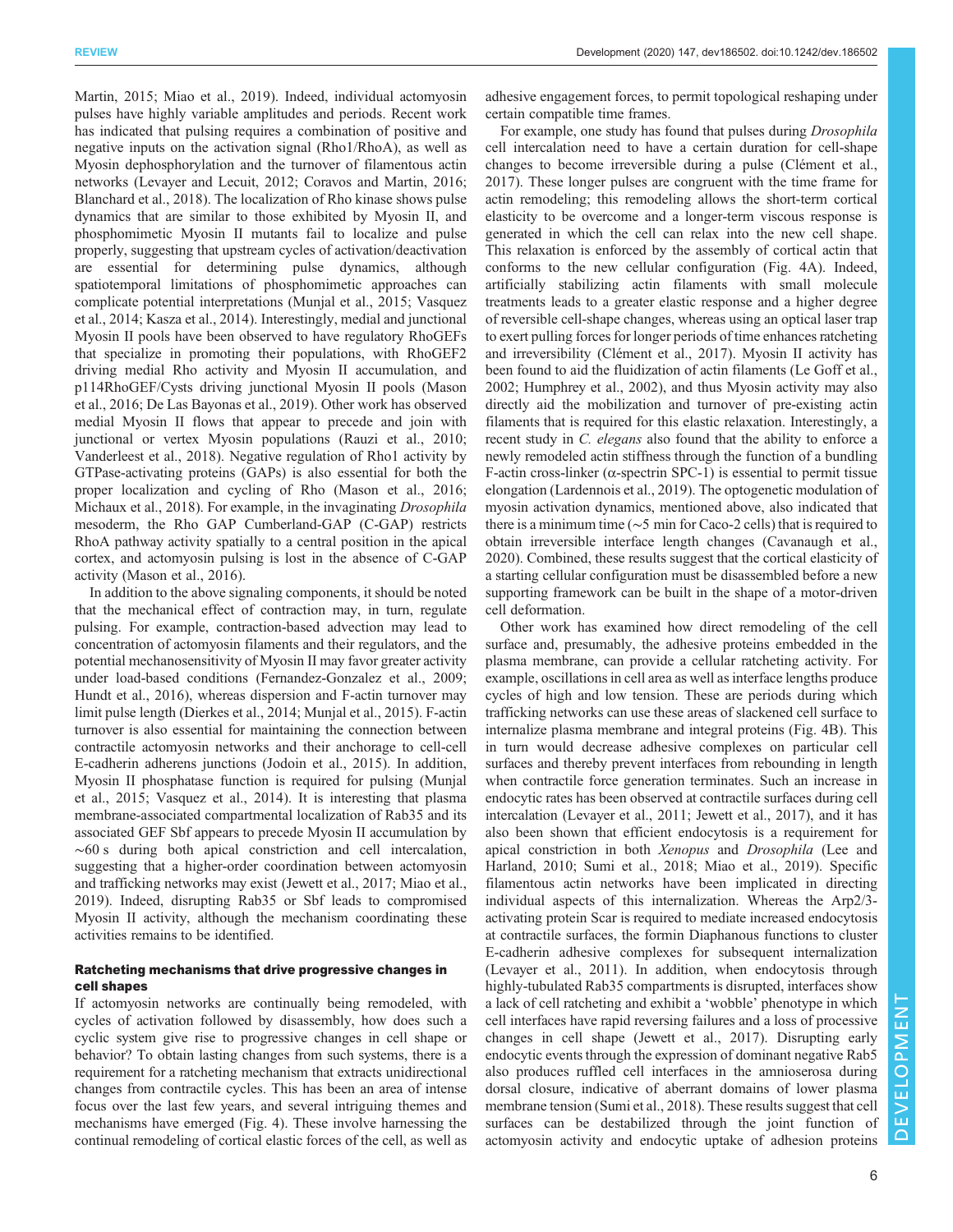<span id="page-6-0"></span>**A Actin turnover and remodeling**



Fig. 4. Ratcheting mechanisms that direct cell-shape changes. (A) Remodeling of the actin cortex enforces new cell-shape changes after Myosin II-driven cell-shape changes. During this process, primary actin filaments (red) are disassembled and then re-form (blue) to take on the shape of the new cell topology. (B) Endocytic pathways can direct the uptake of contracted cell surfaces and adhesion proteins. During cell oscillations (arrows), Formin and Myosin II function mediate the clustering of E-cadherin complexes. Tubulated Rab35 compartments then form to take up plasma membrane and E-cadherin complexes, causing the shortening of cell interfaces. Myosin II and Arp2/3 function aid Clathrin-mediated endocytosis to direct the termination of Rab35 compartments and deliver excess plasma membrane to endosomes, leading to processive interface contraction. (C) Ratcheted vertex sliding is responsible for interface contraction. During cell oscillations, tricellular vertices experience asymmetric forces, leading to their sliding along the cell periphery, resulting in the shortening of cell interfaces.

and/or surface areas. A further interesting feature of these studies was the absence of paired endocytic events at juxtaposed plasma membranes ([Jewett et al., 2017](#page-9-0)). This demonstrates that adhesion protein uptake likely occurs from only one cell surface, and is consistent with the generation of interfacial shear forces at contracting surfaces ([Jewett et al., 2017; Kale et al., 2018\)](#page-9-0).

Cell-shape changes can also be driven by a ratcheted sliding of tricellular vertices ([Curran et al., 2017;](#page-8-0) [Vanderleest et al., 2018](#page-10-0)). In these sliding events, radially directed pulses pull on cell vertices to cause their displacement along the cell periphery (Fig. 4C). These medial Myosin II pulses then drive the enrichment of E-cadherin adhesive complexes at tricellular vertices by flowing from cell apices into cell vertices. The vertex enrichment of E-cadherin, in turn, inhibits the back-sliding of vertices after pulse termination and causes a ratcheted change in cell dimensions. Vertex E-cadherin levels are particularly sensitive to changes in endocytic rates [\(Vanderleest et al., 2018](#page-10-0)), and the force balance at tricellular junctions is dependent on the summed local tensions that are influenced by the actin, adhesion and endocytic pathways discussed above. However, it will be important to explore how cell vertex function integrates and scales with the various medial and interfacial force pathways that act in an epithelial sheet. Finally, ratcheting can also emerge through the combinatorial activity of supracellular cables and actomyosin pulses. During the zippering up of the dorsal embryonic surface during Drosophila dorsal closure, the amnioserosa is surrounded by an encroaching epithelium that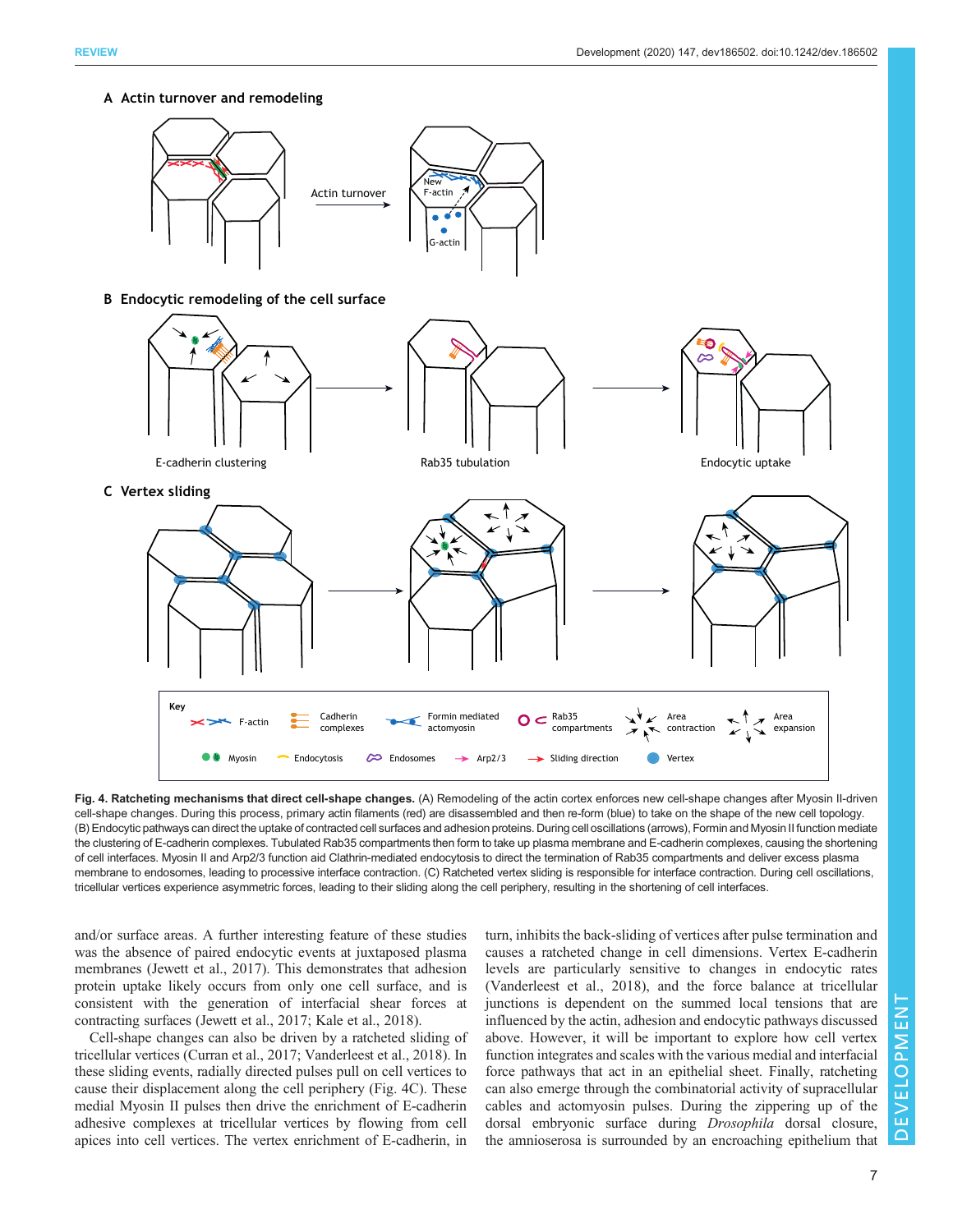has a substantial purse-string cable that begins to constrict inwards [\(Franke et al., 2005\)](#page-8-0). As the amnioserosa undergoes cyclic pulses of actomyosin contraction, the surrounding purse-string ratchets inwards, preventing amnioserosa cells from expanding out to their original size once a myosin pulse terminates ([Solon et al., 2009\)](#page-10-0). In this manner, the supracellular cable helps guide a processive advancement of the epithelium to eventually close over the apoptotic amnioserosa. On a smaller scale, the enrichment of Myosin II at cell junctions was found to aid the stabilization of pulsed apically-driven deformations during cell intercalation [\(Munjal et al., 2015\)](#page-9-0).

Taken together, the above findings suggest that cell ratcheting in pulsatile systems involves a combination of cortical remodeling, endocytic regulation and coordination between distinct actomyosin populations and cell geometries.

## Force transmission within cells and across tissues

There are two primary conditions for force transmission within tissues: (1) a cell must be able to generate a force that can propagate through a cell without being lost through viscous dissipation effects; and (2) cells within a tissue must possess a connectivity that permits the coupling of generated forces by adhesive contacts that transmit forces through adjacent cytoskeletal networks. As mentioned above, when the ability of actin networks to remodel is compromised, cytoskeletal connectivity can be lost [\(Jodoin et al., 2015](#page-9-0); [Mason](#page-9-0) [et al., 2016](#page-9-0)). This is interesting, and would at first appear paradoxical, as it is the disruption of pathways that lead to actin turnover that cause breaks in microfilament networks. However, this illustrates that the ability to continually tear down and then rebuild actin structures that match the evolving changes in intracellular, as well as cell-adjacent, tensions is a crucial property that leads to tissue connectivity. It also appears that dedicated actin networks may be involved in building the cortical actin required for tissue force transmission. Recent work has discovered a formin – Frl (Fmnl) – that acts to nucleate a persistent actin network: if Frl function is compromised, cells become more deformable but do not show efficient transmission across entire cell areas and into adjacent cells [\(Dehapiot et al., 2019\)](#page-8-0). Intriguingly, disruption of the persistent actin network leads to an upregulation of medial pulsatile networks, suggesting an antagonistic interplay between these entangled cortical pools. In addition, the function of adhesion complexes is essential for coupling actin cytoskeletons across cells and tissues. Indeed, disrupting the function of cadherins, their associated α-catenins/β-catenins or potential actin-connecting proteins such as Afadin, deeply disrupts tissue-level transmission of deforming forces [\(Larue et al., 1994;](#page-9-0) [Tepass et al., 1996;](#page-10-0) [Costa](#page-8-0) [et al., 1998](#page-8-0); [Pokutta et al., 2002; Sawyer et al., 2009](#page-9-0), [2011](#page-9-0); Bazellières et al., 2015; Chanet et al., 2017).

Individual cellular behaviors are also affected by the cumulative transmission of forces within a tissue. For example, during apical constriction in the Drosophila mesoderm, cells constrict their apical surfaces anisotropically, and this is also observable at the level of the actomyosin networks [\(Chanet et al., 2017\)](#page-8-0). However, this asymmetric constriction is a result of the rectangular array of cells that is oriented along the AP axis and thus produces a greater AP-directed tension. If tissue dimensions are altered to produce a more isotropic tissue, then apical constriction, as well as the underlying actomyosin network, also becomes isotropic [\(Chanet](#page-8-0) [et al., 2017](#page-8-0)). Interestingly, optogenetic manipulation of RhoGEF2 function has shown that almost any AP or DV region in the early fly embryo is capable of forming an ingressing furrow, and that this is simply dependent on the dimensions of Rho activation ([Izquierdo](#page-9-0)

[et al., 2018](#page-9-0)). Tissue-level tension, as applied by microaspiration or tissue stretching, can also lead to enhanced recruitment of Myosin II activity [\(Fernandez-Gonzalez et al., 2009](#page-8-0); [Duda et al., 2019\)](#page-8-0). Furthermore, tissue movements can be harnessed to drive the propagation of biomechanical properties. For example, during invagination of the Drosophila posterior midgut, an anteriorpropagating wave of apical constriction and Myosin II activity occurs ([Bailles et al., 2019](#page-8-0)). Remarkably, this wave is induced owing to the pushing of cells into the eggshell membrane caused by the movement of the invaginating tissue. As cells are pushed into the eggshell, an activation of integrin-mediated adhesion leads to Myosin II recruitment ([Bailles et al., 2019](#page-8-0); [Münster et al., 2019\)](#page-9-0). Thus, the transmission of individual cellular actomyosin forces leads to tissue-level effects that can, in turn, feedback on cortical actomyosin networks.

#### **Conclusions**

The last decade has been an exceptional time for advancing our understanding of actomyosin function, but key questions still remain to be answered. For example, how do actin meshworks of randomly oriented fibers direct contractile force generation? Part of the answer to this may lie in a non-apparent underlying organization. Indeed, recent studies of apical constriction have demonstrated a sarcomere-like organization in which barbed actin ends are enriched near junctions and Myosin II is present in the central/medial region of cell apices ([Coravos and Martin, 2016\)](#page-8-0). However, similar organizations of actin have not (yet) been found in other contexts or during other morphogenetic processes. Other questions revolve around the multitude of lipid compartments and topological complexities that are present at the plasma membrane – how do these influence the construction and physical linkages of productive actomyosin networks? Recent work has observed that the apical surface becomes deeply convoluted when membrane trafficking networks are disrupted, and this produces heterogeneities in actomyosin network construction/organization [\(Miao et al., 2019\)](#page-9-0). Indeed, mild blebbing can be observed even in wild-type cells [\(Leptin and Grunewald, 1990;](#page-9-0) [Sweeton et al., 1991\)](#page-10-0), suggesting that the pathways that remodel the apical cell surface must actively deal with how contractile forces deform the plasma membrane. If this is the case, how are these processes coordinated? The plasma membrane often shows constrained or corralled diffusion of particular components, so could this provide crucial landmarks for efficient network construction? As noted above, GPCRs cluster in small invaginations in the plasma membrane, which already suggests higher-order organization of signaling complexes ([Jha et al., 2018\)](#page-9-0). Could this organization translate into the anisotropic activities that are required for polarized processes, such as cell intercalation and apical constriction? If this is the case, there should be some informational relationship between the Toll receptors that mediate planar polarity and GPCR function ([Paré](#page-9-0) [et al., 2014\)](#page-9-0). Interestingly, a recent report indicates that the aGPCR family member Cirl can bind to Toll-8 (TLR8) and direct Myosin II polarization to cell interfaces [\(Lavalou et al., 2020](#page-9-0) preprint).

New technologies may also aid in advancing our understanding of the dynamics of actomyosin assembly, pulsing and ratcheting. Lattice light sheet microscopy should permit deeper tissue penetration and a reduction in noise/background, whereas total internal reflection fluorescence-based single-molecule imaging would allow the true cortical and plasma membrane diffusion and recruitment rates of cytoskeletal and regulatory components to be determined. Regardless, actomyosin networks will clearly remain front and center in our attempts to understand the force-generating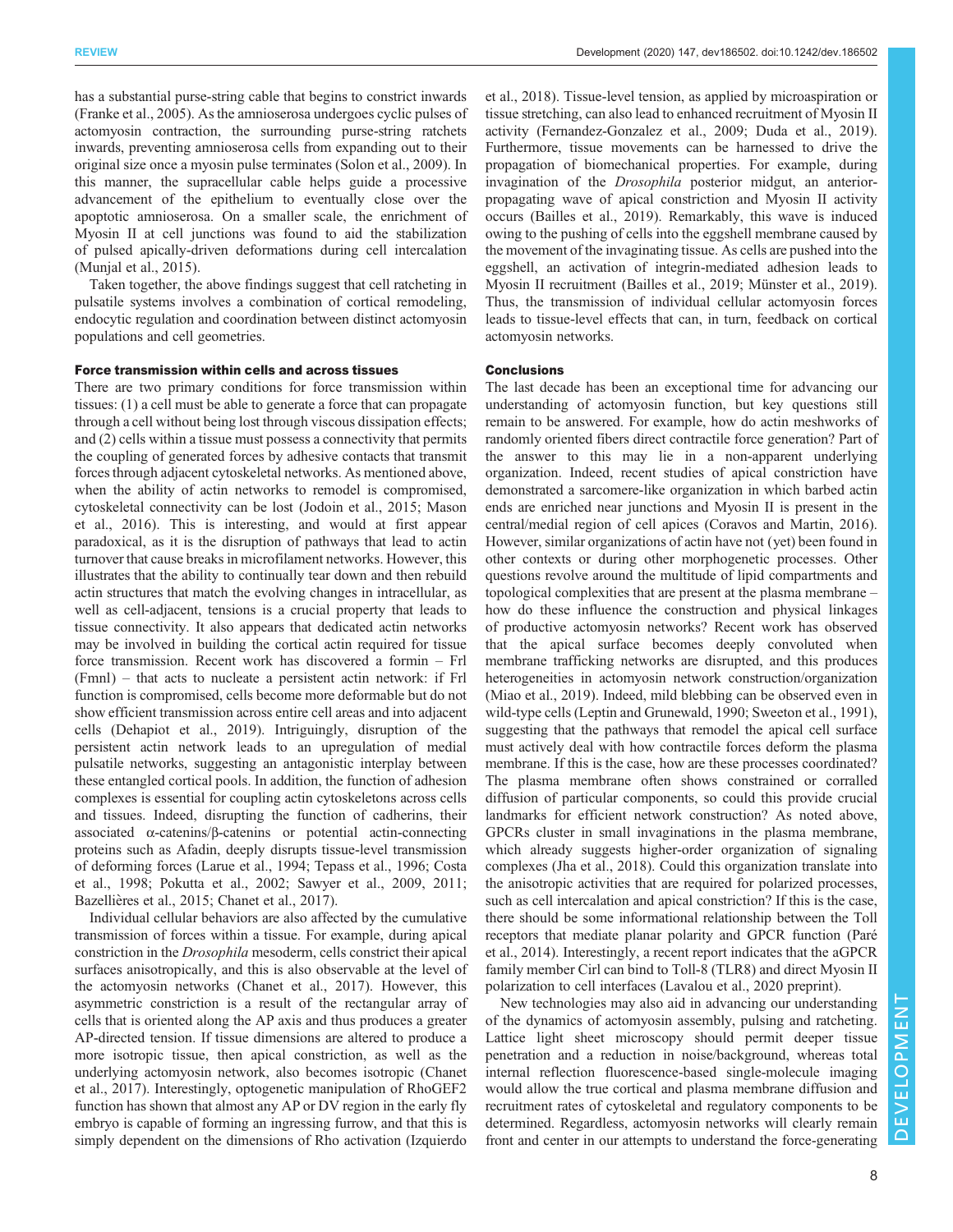<span id="page-8-0"></span>events that drive developmental dynamics and the mechanisms of morphogenesis.

#### Acknowledgements

We thank members of the Blankenship labs for critical reading and constructive comments on the manuscript. We apologize to colleagues whose relevant work was not cited here because of space limitations and decisions on manuscript organization and scope.

#### Competing interests

The authors declare no competing or financial interests.

#### Funding

This work was supported by grants from the National Institute of General Medical Sciences (National Institutes of Health; R01GM127447 and R15GM126422 to J.T.B.). Deposited in PMC for release after 12 months.

#### References

- [Abreu-Blanco, M. T., Verboon, J. M., Liu, R., Watts, J. J. and Parkhurst, S. M.](https://doi.org/10.1242/jcs.109066) [\(2012\). Drosophila embryos close epithelial wounds using a combination of](https://doi.org/10.1242/jcs.109066) [cellular protrusions and an actomyosin purse string.](https://doi.org/10.1242/jcs.109066) J. Cell Sci. 125, 5984-5997. [doi:10.1242/jcs.109066](https://doi.org/10.1242/jcs.109066)
- [Amano, M., Ito, M., Kimura, K., Fukata, Y., Chihara, K., Nakano, T., Matsuura, Y.](https://doi.org/10.1074/jbc.271.34.20246) and Kaibuchi, K. [\(1996\). Phosphorylation and activation of myosin by Rho](https://doi.org/10.1074/jbc.271.34.20246)[associated kinase \(Rho-kinase\).](https://doi.org/10.1074/jbc.271.34.20246) J. Biol. Chem. 271, 20246-20249. doi:10.1074/ [jbc.271.34.20246](https://doi.org/10.1074/jbc.271.34.20246)
- [An, Y., Xue, G., Shaobo, Y., Mingxi, D., Zhou, X., Yu, W., Ishibashi, T., Zhang, L.](https://doi.org/10.1242/dev.150763) and Yan, Y. [\(2017\). Apical constriction is driven by a pulsatile apical myosin](https://doi.org/10.1242/dev.150763) [network in delaminating Drosophila neuroblasts.](https://doi.org/10.1242/dev.150763) Development 144, 2153-2164. [doi:10.1242/dev.150763](https://doi.org/10.1242/dev.150763)
- [Antunes, M., Pereira, T., Cordeiro, J. V., Almeida, L. and Jacinto, A.](https://doi.org/10.1083/jcb.201211039) (2013). [Coordinated waves of actomyosin flow and apical cell constriction immediately](https://doi.org/10.1083/jcb.201211039) after wounding. J. Cell Biol. 202[, 365-379. doi:10.1083/jcb.201211039](https://doi.org/10.1083/jcb.201211039)
- [Bailles, A., Collinet, C., Philippe, J.-M., Lenne, P.-F., Munro, E. and Lecuit, T.](https://doi.org/10.1038/s41586-019-1492-9) [\(2019\). Genetic induction and mechanochemical propagation of a morphogenetic](https://doi.org/10.1038/s41586-019-1492-9) wave. Nature 572[, 467-473. doi:10.1038/s41586-019-1492-9](https://doi.org/10.1038/s41586-019-1492-9)
- Bazellières, E., Conte, V., Elosegui-Artola, A., Serra-Picamal, X., Bintanel-Morcillo, M., Roca-Cusachs, P., Muñoz, J. J., Sales-Pardo, M., Guimerà, R. and Trepat, X. (2015). Control of cell–[cell forces and collective cell dynamics by](https://doi.org/10.1038/ncb3135) the intercellular adhesome. Nat. Cell Biol. 17[, 409-420. doi:10.1038/ncb3135](https://doi.org/10.1038/ncb3135)
- [Behrndt, M., Salbreux, G., Campinho, P., Hauschild, R., Oswald, F., Roensch,](https://doi.org/10.1126/science.1224143) J., Grill, S. W. and Heisenberg, C.-P. [\(2012\). Forces driving epithelial spreading](https://doi.org/10.1126/science.1224143) in zebrafish gastrulation. Science 338, 257-260, doi:10.1126/science.1224143
- [Betapudi, V., Rai, V., Beach, J. R. and Egelhoff, T.](https://doi.org/10.1016/j.yexcr.2010.01.024) (2010). Novel regulation and [dynamics of myosin II activation during epidermal wound responses.](https://doi.org/10.1016/j.yexcr.2010.01.024) Exp. Cell Res. 316[, 980-991. doi:10.1016/j.yexcr.2010.01.024](https://doi.org/10.1016/j.yexcr.2010.01.024)
- [Blanchard, G. B., Murugesu, S., Adams, R. J., Martinez-Arias, A. and](https://doi.org/10.1242/dev.045872) Gorfinkiel, N. [\(2010\). Cytoskeletal dynamics and supracellular organisation of](https://doi.org/10.1242/dev.045872) [cell shape fluctuations during dorsal closure.](https://doi.org/10.1242/dev.045872) Development 137, 2743-2752. [doi:10.1242/dev.045872](https://doi.org/10.1242/dev.045872)
- [Blanchard, G. B., Étienne, J. and Gorfinkiel, N.](https://doi.org/10.1016/j.gde.2018.07.004) (2018). From pulsatile [apicomedial contractility to effective epithelial mechanics.](https://doi.org/10.1016/j.gde.2018.07.004) Curr. Opin. Genet. Dev. 51[, 78-87. doi:10.1016/j.gde.2018.07.004](https://doi.org/10.1016/j.gde.2018.07.004)
- Blankenfeldt, W., Thomä[, N. H., Wray, J. S., Gautel, M. and Schlichting, I.](https://doi.org/10.1073/pnas.0606741103) (2006). [Crystal structures of human cardiac](https://doi.org/10.1073/pnas.0606741103) β-myosin II S2-Δ provide insight into the [functional role of the S2 subfragment.](https://doi.org/10.1073/pnas.0606741103) Proc. Natl Acad. Sci. USA 103, [17713-17717. doi:10.1073/pnas.0606741103](https://doi.org/10.1073/pnas.0606741103)
- [Blankenship, J. T., Backovic, S. T., Sanny, J. S. P., Weitz, O. and Zallen, J. A.](https://doi.org/10.1016/j.devcel.2006.09.007) [\(2006\). Multicellular rosette formation links planar cell polarity to tissue](https://doi.org/10.1016/j.devcel.2006.09.007) morphogenesis. Dev. Cell 11[, 459-470. doi:10.1016/j.devcel.2006.09.007](https://doi.org/10.1016/j.devcel.2006.09.007)
- [Blaser, H., Reichman-Fried, M., Castanon, I., Dumstrei, K., Marlow, F. L.,](https://doi.org/10.1016/j.devcel.2006.09.023) [Kawakami, K., Solnica-Krezel, L., Heisenberg, C.-P. and Raz, E.](https://doi.org/10.1016/j.devcel.2006.09.023) (2006). [Migration of zebrafish primordial germ cells: a role for myosin contraction and](https://doi.org/10.1016/j.devcel.2006.09.023) cytoplasmic flow. Dev. Cell 11[, 613-627. doi:10.1016/j.devcel.2006.09.023](https://doi.org/10.1016/j.devcel.2006.09.023)
- Bresnick, A. R. [\(1999\). Molecular mechanisms of nonmuscle myosin-II regulation.](https://doi.org/10.1016/S0955-0674(99)80004-0) Curr. Opin. Cell Biol. 11[, 26-33. doi:10.1016/S0955-0674\(99\)80004-0](https://doi.org/10.1016/S0955-0674(99)80004-0)
- [Brock, J., Midwinter, K., Lewis, J. and Martin, P.](https://doi.org/10.1083/jcb.135.4.1097) (1996). Healing of incisional [wounds in the embryonic chick wing bud: characterization of the actin purse-string](https://doi.org/10.1083/jcb.135.4.1097) [and demonstration of a requirement for Rho activation.](https://doi.org/10.1083/jcb.135.4.1097) J. Cell Biol. 135, [1097-1107. doi:10.1083/jcb.135.4.1097](https://doi.org/10.1083/jcb.135.4.1097)
- Canman, J. C. and Bement, W. M. (1997). Microtubules suppress actomyosinbased cortical flow in Xenopus oocytes. J. Cell Sci. 110, 1907-1917.
- [Cavanaugh, K. E., Staddon, M. F., Munro, E., Banerjee, S. and Gardel, M. L.](https://doi.org/10.1016/j.devcel.2019.12.002) [\(2020\). RhoA mediates epithelial cell shape changes via mechanosensitive](https://doi.org/10.1016/j.devcel.2019.12.002) endocytosis. Dev. Cell 52[, 152-166.e5. doi:10.1016/j.devcel.2019.12.002](https://doi.org/10.1016/j.devcel.2019.12.002)
- [Chanet, S., Miller, C. J., Vaishnav, E. D., Ermentrout, B., Davidson, L. A. and](https://doi.org/10.1038/ncomms15014) Martin, A. C. [\(2017\). Actomyosin meshwork mechanosensing enables tissue](https://doi.org/10.1038/ncomms15014) shape to orient cell force. Nat. Commun. 8[, 15014. doi:10.1038/ncomms15014](https://doi.org/10.1038/ncomms15014)
- [Chen, X.-Q., Tan, I., Leung, T. and Lim, L.](https://doi.org/10.1074/jbc.274.28.19901) (1999). The myotonic dystrophy kinase[related Cdc42-binding kinase is involved in the regulation of neurite outgrowth in](https://doi.org/10.1074/jbc.274.28.19901) PC12 cells. J. Biol. Chem. 274[, 19901-19905. doi:10.1074/jbc.274.28.19901](https://doi.org/10.1074/jbc.274.28.19901)
- Clé[ment, R., Dehapiot, B., Collinet, C., Lecuit, T. and Lenne, P.-F.](https://doi.org/10.1016/j.cub.2017.09.005) (2017). [Viscoelastic dissipation stabilizes cell shape changes during tissue](https://doi.org/10.1016/j.cub.2017.09.005) morphogenesis. Curr. Biol. 27[, 3132-3142.e4. doi:10.1016/j.cub.2017.09.005](https://doi.org/10.1016/j.cub.2017.09.005)
- [Collinet, C., Rauzi, M., Lenne, P.-F. and Lecuit, T.](https://doi.org/10.1038/ncb3226) (2015). Local and tissue-scale [forces drive oriented junction growth during tissue extension.](https://doi.org/10.1038/ncb3226) Nat. Cell Biol. 17, [1247-1258. doi:10.1038/ncb3226](https://doi.org/10.1038/ncb3226)
- Coravos, J. S. and Martin, A. C. [\(2016\). Apical sarcomere-like actomyosin](https://doi.org/10.1016/j.devcel.2016.09.023) [contracts nonmuscle Drosophila epithelial cells.](https://doi.org/10.1016/j.devcel.2016.09.023) Dev. Cell 39, 346-358. doi:10. [1016/j.devcel.2016.09.023](https://doi.org/10.1016/j.devcel.2016.09.023)
- [Costa, M., Raich, W., Agbunag, C., Leung, B., Hardin, J. and Priess, J. R.](https://doi.org/10.1083/jcb.141.1.297) (1998). A putative catenin–[cadherin system mediates morphogenesis of the](https://doi.org/10.1083/jcb.141.1.297) [Caenorhabditis elegans embryo.](https://doi.org/10.1083/jcb.141.1.297) J. Cell Biol. 141, 297-308. doi:10.1083/jcb. [141.1.297](https://doi.org/10.1083/jcb.141.1.297)
- [Craig, R., Smith, R. and Kendrick-Jones, J.](https://doi.org/10.1038/302436a0) (1983). Light-chain phosphorylation [controls the conformation of vertebrate non-muscle and smooth muscle myosin](https://doi.org/10.1038/302436a0) molecules. Nature 302[, 436-439. doi:10.1038/302436a0](https://doi.org/10.1038/302436a0)
- [Curran, S., Strandkvist, C., Bathmann, J., de Gennes, M., Kabla, A., Salbreux,](https://doi.org/10.1016/j.devcel.2017.09.018) G. and Baum, B. [\(2017\). Myosin II controls junction fluctuations to guide epithelial](https://doi.org/10.1016/j.devcel.2017.09.018) tissue ordering. Dev. Cell 43[, 480-492.e6. doi:10.1016/j.devcel.2017.09.018](https://doi.org/10.1016/j.devcel.2017.09.018)
- [David, D. J. V., Tishkina, A. and Harris, T. J. C.](https://doi.org/10.1242/dev.044107) (2010). The PAR complex [regulates pulsed actomyosin contractions during amnioserosa apical constriction](https://doi.org/10.1242/dev.044107) in Drosophila. Development 137[, 1645-1655. doi:10.1242/dev.044107](https://doi.org/10.1242/dev.044107)
- [Davidson, L. A., Ezin, A. M. and Keller, R.](https://doi.org/10.1002/cm.10070) (2002). Embryonic wound healing by [apical contraction and ingression in Xenopus laevis.](https://doi.org/10.1002/cm.10070) Cell Motil. Cytoskelet. 53, [163-176. doi:10.1002/cm.10070](https://doi.org/10.1002/cm.10070)
- [Dawes-Hoang, R. E., Parmar, K. M., Christiansen, A. E., Phelps, C. B., Brand,](https://doi.org/10.1242/dev.01938) A. H. and Wieschaus, E. F. [\(2005\). Folded gastrulation, cell shape change and](https://doi.org/10.1242/dev.01938) [the control of myosin localization.](https://doi.org/10.1242/dev.01938) Development 132, 4165-4178. doi:10.1242/ [dev.01938](https://doi.org/10.1242/dev.01938)
- [De Las Bayonas, A. G., Philippe, J.-M., Lellouch, A. C. and Lecuit, T.](https://doi.org/10.1016/j.cub.2019.08.017) (2019). [Distinct RhoGEFs activate apical and junctional contractility under control of G](https://doi.org/10.1016/j.cub.2019.08.017) [proteins during epithelial morphogenesis.](https://doi.org/10.1016/j.cub.2019.08.017) Curr. Biol. 29, 3370-3385.e7. doi:10. [1016/j.cub.2019.08.017](https://doi.org/10.1016/j.cub.2019.08.017)
- Dehapiot, B., Clément, R., Alégot, H., Gazsó-Gerhá[t, G., Philippe, J.-M. and](https://doi.org/10.1038/s41556-020-0524-x) Lecuit, T. [\(2019\). Assembly of a persistent apical actin network by the formin Frl/](https://doi.org/10.1038/s41556-020-0524-x) [Fmnl tunes epithelial cell deformability.](https://doi.org/10.1038/s41556-020-0524-x) Nat. Cell Biol. 22, 791-802. doi:10.1038/ [s41556-020-0524-x](https://doi.org/10.1038/s41556-020-0524-x)
- [Di Cunto, F., Calautti, E., Hsiao, J., Ong, L., Topley, G., Turco, E. and Dotto, G. P.](https://doi.org/10.1074/jbc.273.45.29706) [\(1998\). Citron Rho-interacting kinase, a novel tissue-specific ser/thr kinase](https://doi.org/10.1074/jbc.273.45.29706) [encompassing the Rho-Rac-binding protein Citron.](https://doi.org/10.1074/jbc.273.45.29706) J. Biol. Chem. 273, [29706-29711. doi:10.1074/jbc.273.45.29706](https://doi.org/10.1074/jbc.273.45.29706)
- [Dierkes, K., Sumi, A., Solon, J. and Salbreux, G.](https://doi.org/10.1103/PhysRevLett.113.148102) (2014). Spontaneous oscillations [of elastic contractile materials with turnover.](https://doi.org/10.1103/PhysRevLett.113.148102) Phys. Rev. Lett. 113, 148102. doi:10. [1103/PhysRevLett.113.148102](https://doi.org/10.1103/PhysRevLett.113.148102)
- [Duda, M., Kirkland, N. J., Khalilgharibi, N., Tozluoglu, M., Yuen, A. C., Carpi, N.,](https://doi.org/10.1016/j.devcel.2018.12.020) [Bove, A., Piel, M., Charras, G., Baum, B. et al.](https://doi.org/10.1016/j.devcel.2018.12.020) (2019). Polarization of myosin II [refines tissue material properties to buffer mechanical stress.](https://doi.org/10.1016/j.devcel.2018.12.020) Dev. Cell 48, [245-260.e7. doi:10.1016/j.devcel.2018.12.020](https://doi.org/10.1016/j.devcel.2018.12.020)
- [Ehrlich, M., Boll, W., Van Oijen, A., Hariharan, R., Chandran, K., Nibert, M. L.](https://doi.org/10.1016/j.cell.2004.08.017) and Kirchhausen, T. [\(2004\). Endocytosis by random initiation and stabilization of](https://doi.org/10.1016/j.cell.2004.08.017) clathrin-coated pits. Cell 118[, 591-605. doi:10.1016/j.cell.2004.08.017](https://doi.org/10.1016/j.cell.2004.08.017)
- [Fernandez-Gonzalez, R. and Zallen, J. A.](https://doi.org/10.1088/1478-3975/8/4/045005) (2011). Oscillatory behaviors and [hierarchical assembly of contractile structures in intercalating cells.](https://doi.org/10.1088/1478-3975/8/4/045005) Phys. Biol. 8, [045005. doi:10.1088/1478-3975/8/4/045005](https://doi.org/10.1088/1478-3975/8/4/045005)
- [Fernandez-Gonzalez, R. and Zallen, J. A.](https://doi.org/10.1091/mbc.e13-05-0228) (2013). Wounded cells drive rapid [epidermal repair in the early Drosophila embryo.](https://doi.org/10.1091/mbc.e13-05-0228) Mol. Biol. Cell 24, 3227-3237. [doi:10.1091/mbc.e13-05-0228](https://doi.org/10.1091/mbc.e13-05-0228)
- Fernandez-Gonzalez, R., Simoes, S. D. M., Röper, J.-C., Eaton, S. and Zallen, J. A. [\(2009\). Myosin II dynamics are regulated by tension in intercalating cells.](https://doi.org/10.1016/j.devcel.2009.09.003) Dev. Cell 17[, 736-743. doi:10.1016/j.devcel.2009.09.003](https://doi.org/10.1016/j.devcel.2009.09.003)
- Flores-Benitez, D. and Knust, E. [\(2015\). Crumbs is an essential regulator of](https://doi.org/10.7554/eLife.07398) [cytoskeletal dynamics and cell-cell adhesion during dorsal closure in](https://doi.org/10.7554/eLife.07398) Drosophila. eLife 4[, e07398. doi:10.7554/eLife.07398](https://doi.org/10.7554/eLife.07398)
- Foe, V. E., Field, C. M. and Odell, G. M. (2000). Microtubules and mitotic cycle phase modulate spatiotemporal distributions of F-actin and myosin II in Drosophila syncytial blastoderm embryos. Development 127, 1767-1787.

[Franke, J. D., Montague, R. A. and Kiehart, D. P.](https://doi.org/10.1016/j.cub.2005.11.064) (2005). Nonmuscle myosin II [generates forces that transmit tension and drive contraction in multiple tissues](https://doi.org/10.1016/j.cub.2005.11.064) during dorsal closure. Curr. Biol. 15[, 2208-2221. doi:10.1016/j.cub.2005.11.064](https://doi.org/10.1016/j.cub.2005.11.064)

Hartman, M. A. and Spudich, J. A. [\(2012\). The myosin superfamily at a glance.](https://doi.org/10.1242/jcs.094300) J. Cell Sci. 125[, 1627-1632. doi:10.1242/jcs.094300](https://doi.org/10.1242/jcs.094300)

- Hartshorne, D. J., Ito, M. and Erdo, F. [\(1998\). Myosin light chain phosphatase:](https://doi.org/10.1023/A:1005385302064) [subunit composition, interactions and regulation.](https://doi.org/10.1023/A:1005385302064) J. Muscle Res. Cell Motil. 19, [325. doi:10.1023/A:1005385302064](https://doi.org/10.1023/A:1005385302064)
- [He, L., Wang, X., Tang, H. L. and Montell, D. J.](https://doi.org/10.1038/ncb2124) (2010). Tissue elongation requires [oscillating contractions of a basal actomyosin network.](https://doi.org/10.1038/ncb2124) Nat. Cell Biol. 12, [1133-1142. doi:10.1038/ncb2124](https://doi.org/10.1038/ncb2124)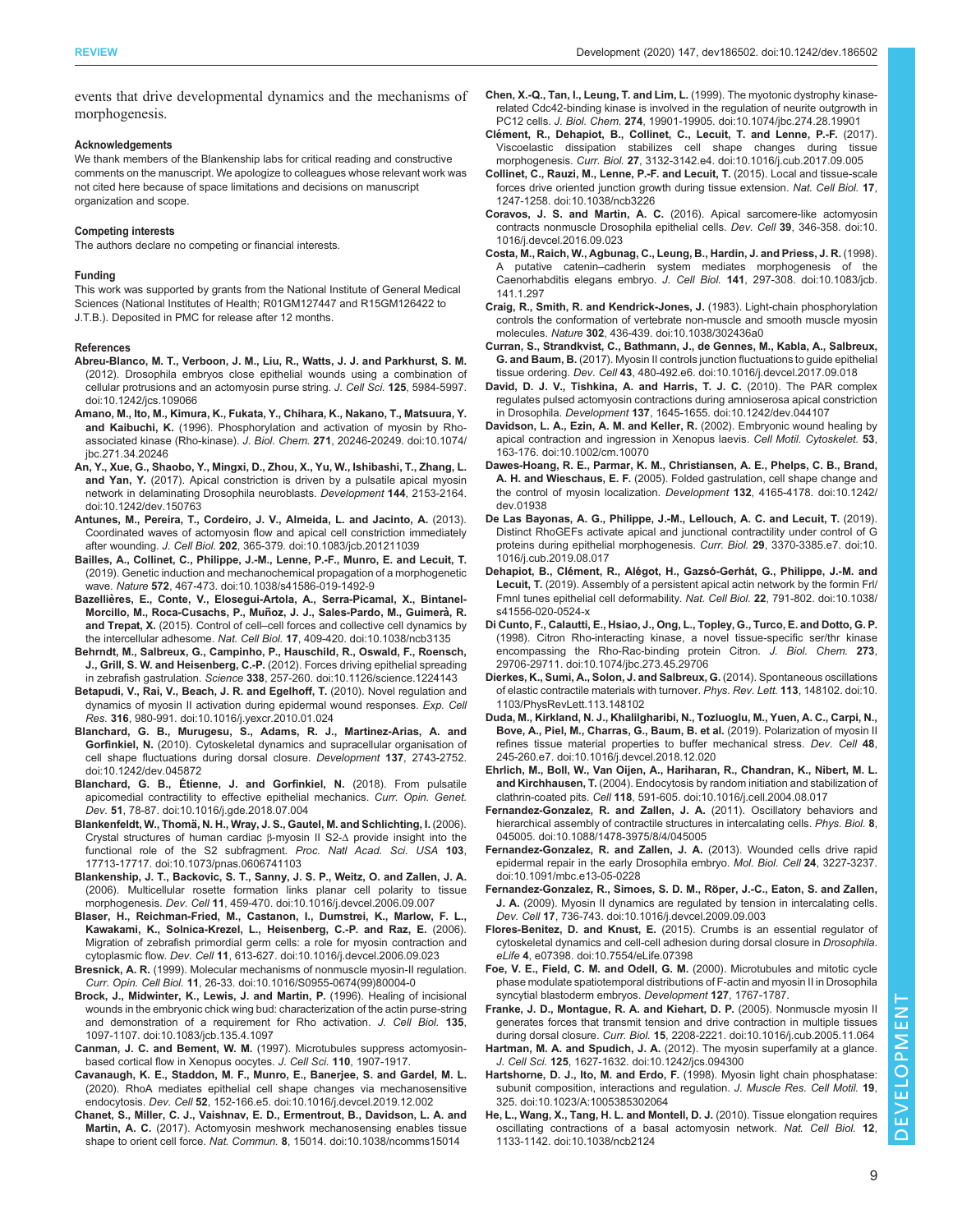- <span id="page-9-0"></span>Heer, N. C. and Martin, A. C. [\(2017\). Tension, contraction and tissue](https://doi.org/10.1242/dev.151282) morphogenesis. Development 144[, 4249-4260. doi:10.1242/dev.151282](https://doi.org/10.1242/dev.151282)
- Heissler, S. M. and Manstein, D. J. [\(2013\). Nonmuscle myosin-2: mix and match.](https://doi.org/10.1007/s00018-012-1002-9) Cell. Mol. Life Sci. 70[, 1-21. doi:10.1007/s00018-012-1002-9](https://doi.org/10.1007/s00018-012-1002-9)
- Humphrey, D., Duggan, C., Saha, D., Smith, D. and Käs, J. (2002). Active [fluidization of polymer networks through molecular motors.](https://doi.org/10.1038/416413a) Nature 416, 413-416. [doi:10.1038/416413a](https://doi.org/10.1038/416413a)
- [Hundt, N., Steffen, W., Pathan-Chhatbar, S., Taft, M. H. and Manstein, D. J.](https://doi.org/10.1038/srep20554) [\(2016\). Load-dependent modulation of non-muscle myosin-2A function by](https://doi.org/10.1038/srep20554) tropomyosin 4.2. Sci. Rep. 6[, 20554. doi:10.1038/srep20554](https://doi.org/10.1038/srep20554)
- Ikebe, M. and Hartshorne, D. J. (1985). Phosphorylation of smooth muscle myosin at two distinct sites by myosin light chain kinase. J. Biol. Chem. 260, 10027-10031.
- [Izquierdo, E., Quinkler, T. and De Renzis, S.](https://doi.org/10.1038/s41467-018-04754-z) (2018). Guided morphogenesis [through optogenetic activation of Rho signalling during early Drosophila](https://doi.org/10.1038/s41467-018-04754-z) embryogenesis. Nat. Commun. 9[, 2366. doi:10.1038/s41467-018-04754-z](https://doi.org/10.1038/s41467-018-04754-z)
- [Jewett, C. E., Vanderleest, T. E., Miao, H., Xie, Y., Madhu, R., Loerke, D. and](https://doi.org/10.1038/s41467-017-00553-0) Blankenship, J. T. [\(2017\). Planar polarized Rab35 functions as an oscillatory](https://doi.org/10.1038/s41467-017-00553-0) [ratchet during cell intercalation in the Drosophila epithelium.](https://doi.org/10.1038/s41467-017-00553-0) Nat. Commun. 8, [476. doi:10.1038/s41467-017-00553-0](https://doi.org/10.1038/s41467-017-00553-0)
- [Jha, A., van Zanten, T. S., Philippe, J.-M., Mayor, S. and Lecuit, T.](https://doi.org/10.1016/j.cub.2018.03.068) (2018). [Quantitative control of GPCR organization and signaling by endocytosis in](https://doi.org/10.1016/j.cub.2018.03.068) epithelial morphogenesis. Curr. Biol. 28[, 1570-1584.e6. doi:10.1016/j.cub.2018.](https://doi.org/10.1016/j.cub.2018.03.068) [03.068](https://doi.org/10.1016/j.cub.2018.03.068)
- [Jodoin, J. N., Coravos, J. S., Chanet, S., Vasquez, C. G., Tworoger, M.,](https://doi.org/10.1016/j.devcel.2015.11.018) [Kingston, E. R., Perkins, L. A., Perrimon, N. and Martin, A. C.](https://doi.org/10.1016/j.devcel.2015.11.018) (2015). Stable [force balance between epithelial cells arises from F-actin turnover.](https://doi.org/10.1016/j.devcel.2015.11.018) Dev. Cell 35, [685-697. doi:10.1016/j.devcel.2015.11.018](https://doi.org/10.1016/j.devcel.2015.11.018)
- [Jung, H. S., Komatsu, S., Ikebe, M. and Craig, R.](https://doi.org/10.1091/mbc.e08-02-0206) (2008). Head–head and head– [tail interaction: a general mechanism for switching off myosin II activity in cells.](https://doi.org/10.1091/mbc.e08-02-0206) Mol. Biol. Cell 19[, 3234-3242. doi:10.1091/mbc.e08-02-0206](https://doi.org/10.1091/mbc.e08-02-0206)
- [Kale, G. R., Yang, X., Philippe, J. M., Mani, M., Lenne, P. F. and Lecuit, T.](http://dx.doi.org/10.1038/s41467-018-07448-8) (2018). [Distinct contributions of tensile and shear stress on E-cadherin levels during](http://dx.doi.org/10.1038/s41467-018-07448-8) morphogenesis. Nat. Commun. 9[, 1-16. doi:10.1038/s41467-018-07448-8](http://dx.doi.org/10.1038/s41467-018-07448-8)
- [Kasza, K. E., Farrell, D. L. and Zallen, J. A.](http://dx.doi.org/10.1073/pnas.1400520111) (2014). Spatiotemporal control of [epithelial remodeling by regulated myosin phosphorylation.](http://dx.doi.org/10.1073/pnas.1400520111) Proc. Natl Acad. Sci. USA 111[, 11732-11737. doi:10.1073/pnas.1400520111](http://dx.doi.org/10.1073/pnas.1400520111)
- [Kerridge, S., Munjal, A., Philippe, J.-M., Jha, A., De Las Bayonas, A. G., Saurin,](https://doi.org/10.1038/ncb3302) A. J. and Lecuit, T. [\(2016\). Modular activation of Rho1 by GPCR signalling](https://doi.org/10.1038/ncb3302) [imparts polarized myosin II activation during morphogenesis.](https://doi.org/10.1038/ncb3302) Nat. Cell Biol. 18, [261-270. doi:10.1038/ncb3302](https://doi.org/10.1038/ncb3302)
- [Kiehart, D. P., Galbraith, C. G., Edwards, K. A., Rickoll, W. L. and Montague,](https://doi.org/10.1083/jcb.149.2.471) R. A. [\(2000\). Multiple forces contribute to cell sheet morphogenesis for dorsal](https://doi.org/10.1083/jcb.149.2.471) closure in Drosophila. J. Cell Biol. 149[, 471-490. doi:10.1083/jcb.149.2.471](https://doi.org/10.1083/jcb.149.2.471)
- Kim, H. Y. and Davidson, L. A. [\(2011\). Punctuated actin contractions during](https://doi.org/10.1242/jcs.067579) [convergent extension and their permissive regulation by the non-canonical Wnt](https://doi.org/10.1242/jcs.067579)signaling pathway. J. Cell Sci. 124[, 635-646. doi:10.1242/jcs.067579](https://doi.org/10.1242/jcs.067579)
- [Kimura, K., Ito, M., Amano, M., Chihara, K., Fukata, Y., Nakafuku, M., Yamamori,](https://doi.org/10.1126/science.273.5272.245) [B., Feng, J., Nakano, T., Okawa, K. et al.](https://doi.org/10.1126/science.273.5272.245) (1996). Regulation of myosin [phosphatase by Rho and Rho-associated kinase \(Rho-kinase\).](https://doi.org/10.1126/science.273.5272.245) Science 273, [245-248. doi:10.1126/science.273.5272.245](https://doi.org/10.1126/science.273.5272.245)
- Kö[lsch, V., Seher, T., Fernandez-Ballester, G. J., Serrano, L. and Leptin, M.](https://doi.org/10.1126/science.1134833) [\(2007\). Control of Drosophila gastrulation by apical localization of adherens](https://doi.org/10.1126/science.1134833) junctions and RhoGEF2. Science 315[, 384-386. doi:10.1126/science.1134833](https://doi.org/10.1126/science.1134833)
- Lardennois, A., Pá[sti, G., Ferraro, T., Llense, F., Mahou, P., Pontabry, J.,](https://doi.org/10.1038/s41586-019-1509-4) [Rodriguez, D., Kim, S., Ono, S., Beaurepaire, E. et al.](https://doi.org/10.1038/s41586-019-1509-4) (2019). An actin-based [viscoplastic lock ensures progressive body-axis elongation.](https://doi.org/10.1038/s41586-019-1509-4) Nature 573, 266-270. [doi:10.1038/s41586-019-1509-4](https://doi.org/10.1038/s41586-019-1509-4)
- [Larue, L., Ohsugi, M., Hirchenhain, J. and Kemler, R.](https://doi.org/10.1073/pnas.91.17.8263) (1994). E-cadherin null [mutant embryos fail to form a trophectoderm epithelium.](https://doi.org/10.1073/pnas.91.17.8263) Proc. Natl Acad. Sci. USA 91[, 8263-8267. doi:10.1073/pnas.91.17.8263](https://doi.org/10.1073/pnas.91.17.8263)
- [Lavalou, J., Mao, Q., Harmansa, S., Kerridge, S., Lellouch, A. C., Philippe, J.-M.,](https://doi.org/10.1101/2020.03.16.993758) [Audebert, S., Camoin, L. and Lecuit, T.](https://doi.org/10.1101/2020.03.16.993758) (2020). Formation of mechanical [interfaces by self-organized Toll-8/Cirl GPCR asymmetry.](https://doi.org/10.1101/2020.03.16.993758) bioRxiv. doi:10.1101/ [2020.03.16.993758](https://doi.org/10.1101/2020.03.16.993758)
- [Le Goff, L., Hallatschek, O., Frey, E. and Amblard, F.](https://doi.org/10.1103/physrevlett.89.258101) (2002). Tracer studies on f-actin fluctuations. Phys. Rev. Lett. 89[, 258101. doi:10.1103/physrevlett.89.](https://doi.org/10.1103/physrevlett.89.258101) [258101](https://doi.org/10.1103/physrevlett.89.258101)
- Lee, J.-Y. and Harland, R. M. [\(2010\). Endocytosis is required for efficient apical](https://doi.org/10.1016/j.cub.2009.12.021) [constriction during Xenopus gastrulation.](https://doi.org/10.1016/j.cub.2009.12.021) Curr. Biol. 20, 253-258. doi:10.1016/j. [cub.2009.12.021](https://doi.org/10.1016/j.cub.2009.12.021)
- Leptin, M. and Grunewald, B. (1990). Cell shape changes during gastrulation in Drosophila. Development 110, 73-84.
- Levayer, R. and Lecuit, T. [\(2012\). Biomechanical regulation of contractility: spatial](https://doi.org/10.1016/j.tcb.2011.10.001) control and dynamics. Trends Cell Biol. 22[, 61-81. doi:10.1016/j.tcb.2011.10.001](https://doi.org/10.1016/j.tcb.2011.10.001)
- [Levayer, R., Pelissier-Monier, A. and Lecuit, T.](https://doi.org/10.1038/ncb2224) (2011). Spatial regulation of Dia [and Myosin-II by RhoGEF2 controls initiation of E-cadherin endocytosis during](https://doi.org/10.1038/ncb2224) epithelial morphogenesis. Nat. Cell Biol. 13[, 529-540. doi:10.1038/ncb2224](https://doi.org/10.1038/ncb2224)
- [Loerke, D., Mettlen, M., Yarar, D., Jaqaman, K., Jaqaman, H., Danuser, G. and](https://doi.org/10.1371/journal.pbio.1000057) Schmid, S. L. [\(2009\). Cargo and dynamin regulate clathrin-coated pit maturation.](https://doi.org/10.1371/journal.pbio.1000057) PLoS Biol. 7[, e57. doi:10.1371/journal.pbio.1000057](https://doi.org/10.1371/journal.pbio.1000057)
- Maître, J.-L., Niwayama, R., Turlier, H., Nédélec, F. and Hiiragi, T. (2015). [Pulsatile cell-autonomous contractility drives compaction in the mouse embryo.](https://doi.org/10.1038/ncb3185) Nat. Cell Biol. 17[, 849-855. doi:10.1038/ncb3185](https://doi.org/10.1038/ncb3185)
- Mandato, C. A. and Bement, W. M. [\(2003\). Actomyosin transports microtubules](https://doi.org/10.1016/S0960-9822(03)00420-2) [and microtubules control actomyosin recruitment during Xenopus oocyte wound](https://doi.org/10.1016/S0960-9822(03)00420-2) healing. Curr. Biol. 13[, 1096-1105. doi:10.1016/S0960-9822\(03\)00420-2](https://doi.org/10.1016/S0960-9822(03)00420-2)
- [Manning, A. J., Peters, K. A., Peifer, M. and Rogers, S. L.](https://doi.org/10.1126/scisignal.2004427) (2013). Regulation of [epithelial morphogenesis by the G protein](https://doi.org/10.1126/scisignal.2004427)–coupled receptor mist and its ligand Fog. Sci. Signal. 6[, ra98. doi:10.1126/scisignal.2004427](https://doi.org/10.1126/scisignal.2004427)
- Martin, P. and Lewis, J. [\(1992\). Actin cables and epidermal movement in](https://doi.org/10.1038/360179a0) embryonic wound healing. Nature 360[, 179-183. doi:10.1038/360179a0](https://doi.org/10.1038/360179a0)
- [Martin, A. C., Kaschube, M. and Wieschaus, E. F.](https://doi.org/10.1038/nature07522) (2009). Pulsed contractions of an actin–[myosin network drive apical constriction.](https://doi.org/10.1038/nature07522) Nature 457, 495-499. doi:10. [1038/nature07522](https://doi.org/10.1038/nature07522)
- [Mason, F. M., Xie, S., Vasquez, C. G., Tworoger, M. and Martin, A. C.](https://doi.org/10.1083/jcb.201603077) (2016). [RhoA GTPase inhibition organizes contraction during epithelial morphogenesis.](https://doi.org/10.1083/jcb.201603077) J. Cell Biol. 214[, 603-617. doi:10.1083/jcb.201603077](https://doi.org/10.1083/jcb.201603077)
- [Miao, H., Vanderleest, T. E., Jewett, C. E., Loerke, D. and Blankenship, J. T.](https://doi.org/10.1083/jcb.201905082) [\(2019\). Cell ratcheting through the Sbf RabGEF directs force balancing and](https://doi.org/10.1083/jcb.201905082) stepped apical constriction. J. Cell Biol. 218[, 3845-3860. doi:10.1083/jcb.](https://doi.org/10.1083/jcb.201905082) [201905082](https://doi.org/10.1083/jcb.201905082)
- [Michaux, J. B., Robin, F. B., McFadden, W. M. and Munro, E. M.](https://doi.org/10.1083/jcb.201806161) (2018). Excitable [RhoA dynamics drive pulsed contractions in the early C.](https://doi.org/10.1083/jcb.201806161) elegans embryo. J. Cell Biol. 217[, 4230-4252. doi:10.1083/jcb.201806161](https://doi.org/10.1083/jcb.201806161)
- Michel, M. and Dahmann, C. [\(2020\). Tissue mechanical properties modulate cell](https://doi.org/10.1242/dev.179606) [extrusion in the Drosophila abdominal epidermis.](https://doi.org/10.1242/dev.179606) Development 147, dev179606. [doi:10.1242/dev.179606](https://doi.org/10.1242/dev.179606)
- Morize, P., Christiansen, A. E., Costa, M., Parks, S. and Wieschaus, E. (1998). Hyperactivation of the folded gastrulation pathway induces specific cell shape changes. Development 125, 589-597.
- [Munjal, A., Philippe, J.-M., Munro, E. and Lecuit, T.](https://doi.org/10.1038/nature14603) (2015). A self-organized [biomechanical network drives shape changes during tissue morphogenesis.](https://doi.org/10.1038/nature14603) Nature 524[, 351-355. doi:10.1038/nature14603](https://doi.org/10.1038/nature14603)
- [Munro, E., Nance, J. and Priess, J. R.](https://doi.org/10.1016/j.devcel.2004.08.001) (2004). Cortical flows powered by [asymmetrical contraction transport PAR proteins to establish and maintain](https://doi.org/10.1016/j.devcel.2004.08.001) [anterior-posterior polarity in the early C. elegans embryo.](https://doi.org/10.1016/j.devcel.2004.08.001) Dev. Cell 7, 413-424. [doi:10.1016/j.devcel.2004.08.001](https://doi.org/10.1016/j.devcel.2004.08.001)
- Mü[nster, S., Jain, A., Mietke, A., Pavlopoulos, A., Grill, S. W. and Tomancak, P.](https://doi.org/10.1038/s41586-019-1044-3) [\(2019\). Attachment of the blastoderm to the vitelline envelope affects gastrulation](https://doi.org/10.1038/s41586-019-1044-3) of insects. Nature 568[, 395-399. doi:10.1038/s41586-019-1044-3](https://doi.org/10.1038/s41586-019-1044-3)
- Paré[, A. C., Vichas, A., Fincher, C. T., Mirman, Z., Farrell, D. L., Mainieri, A. and](http://dx.doi.org/10.1038/nature13953) Zallen, J. A. [\(2014\). A positional Toll receptor code directs convergent extension](http://dx.doi.org/10.1038/nature13953) in Drosophila. Nature 515[, 523-527. doi:10.1038/nature13953](http://dx.doi.org/10.1038/nature13953)
- [Pokutta, S., Drees, F., Takai, Y., Nelson, W. J. and Weis, W. I.](https://doi.org/10.1074/jbc.M201463200) (2002). Biochemical [and structural definition of the l-afadin-and actin-binding sites of](https://doi.org/10.1074/jbc.M201463200)  $\alpha$ -catenin. J. Biol. Chem. 277[, 18868-18874. doi:10.1074/jbc.M201463200](https://doi.org/10.1074/jbc.M201463200)
- Rappoport, J. Z. and Simon, S. M. [\(2003\). Real-time analysis of clathrin-mediated](https://doi.org/10.1242/jcs.00289) [endocytosis during cell migration.](https://doi.org/10.1242/jcs.00289) J. Cell Sci. 116, 847-855. doi:10.1242/jcs. [00289](https://doi.org/10.1242/jcs.00289)
- [Rauzi, M., Lenne, P.-F. and Lecuit, T.](https://doi.org/10.1038/nature09566) (2010). Planar polarized actomyosin [contractile flows control epithelial junction remodelling.](https://doi.org/10.1038/nature09566) Nature 468, 1110-1114. [doi:10.1038/nature09566](https://doi.org/10.1038/nature09566)
- [Rodal, A. A., Del Signore, S. J. and Martin, A. C.](https://doi.org/10.1002/cm.21228) (2015). Drosophila comes of age [as a model system for understanding the function of cytoskeletal proteins in cells,](https://doi.org/10.1002/cm.21228) tissues, and organisms. Cytoskeleton 72[, 207-224. doi:10.1002/cm.21228](https://doi.org/10.1002/cm.21228)
- Rogers, S. L., Wiedemann, U., Hä[cker, U., Turck, C. and Vale, R. D.](https://doi.org/10.1016/j.cub.2004.09.078) (2004). [Drosophila RhoGEF2 associates with microtubule plus ends in an EB1](https://doi.org/10.1016/j.cub.2004.09.078) dependent manner. Curr. Biol. 14[, 1827-1833. doi:10.1016/j.cub.2004.09.078](https://doi.org/10.1016/j.cub.2004.09.078)
- [Roh-Johnson, M., Shemer, G., Higgins, C. D., McClellan, J. H., Werts, A. D.,](https://doi.org/10.1126/science.1217869) [Tulu, U. S., Gao, L., Betzig, E., Kiehart, D. P. and Goldstein, B.](https://doi.org/10.1126/science.1217869) (2012). [Triggering a cell shape change by exploiting preexisting actomyosin contractions.](https://doi.org/10.1126/science.1217869) Science 335[, 1232-1235. doi:10.1126/science.1217869](https://doi.org/10.1126/science.1217869)
- Röper, K. [\(2012\). Anisotropy of Crumbs and aPKC drives myosin cable assembly](https://doi.org/10.1016/j.devcel.2012.09.013) during tube formation. Dev. Cell 23[, 939-953. doi:10.1016/j.devcel.2012.09.013](https://doi.org/10.1016/j.devcel.2012.09.013)
- [Salbreux, G., Charras, G. and Paluch, E.](https://doi.org/10.1016/j.tcb.2012.07.001) (2012). Actin cortex mechanics [and cellular morphogenesis.](https://doi.org/10.1016/j.tcb.2012.07.001) Trends Cell Biol. 22, 536-545. doi:10.1016/j.tcb. [2012.07.001](https://doi.org/10.1016/j.tcb.2012.07.001)
- [Sawyer, J. K., Harris, N. J., Slep, K. C., Gaul, U. and Peifer, M.](https://doi.org/10.1083/jcb.200904001) (2009). The [Drosophila afadin homologue Canoe regulates linkage of the actin cytoskeleton to](https://doi.org/10.1083/jcb.200904001) [adherens junctions during apical constriction.](https://doi.org/10.1083/jcb.200904001) J. Cell Biol. 186, 57-73. doi:10. [1083/jcb.200904001](https://doi.org/10.1083/jcb.200904001)
- [Sawyer, J. K., Choi, W., Jung, K.-C., He, L., Harris, N. J. and Peifer, M.](https://doi.org/10.1091/mbc.e11-05-0411) (2011). [A contractile actomyosin network linked to adherens junctions by Canoe/afadin](https://doi.org/10.1091/mbc.e11-05-0411) [helps drive convergent extension.](https://doi.org/10.1091/mbc.e11-05-0411) Mol. Biol. Cell 22, 2491-2508. doi:10.1091/ [mbc.e11-05-0411](https://doi.org/10.1091/mbc.e11-05-0411)
- [Scarpa, E., Finet, C., Blanchard, G. B. and Sanson, B.](https://doi.org/10.1016/j.devcel.2018.10.029) (2018). Actomyosin[driven tension at compartmental boundaries orients cell division independently](https://doi.org/10.1016/j.devcel.2018.10.029)